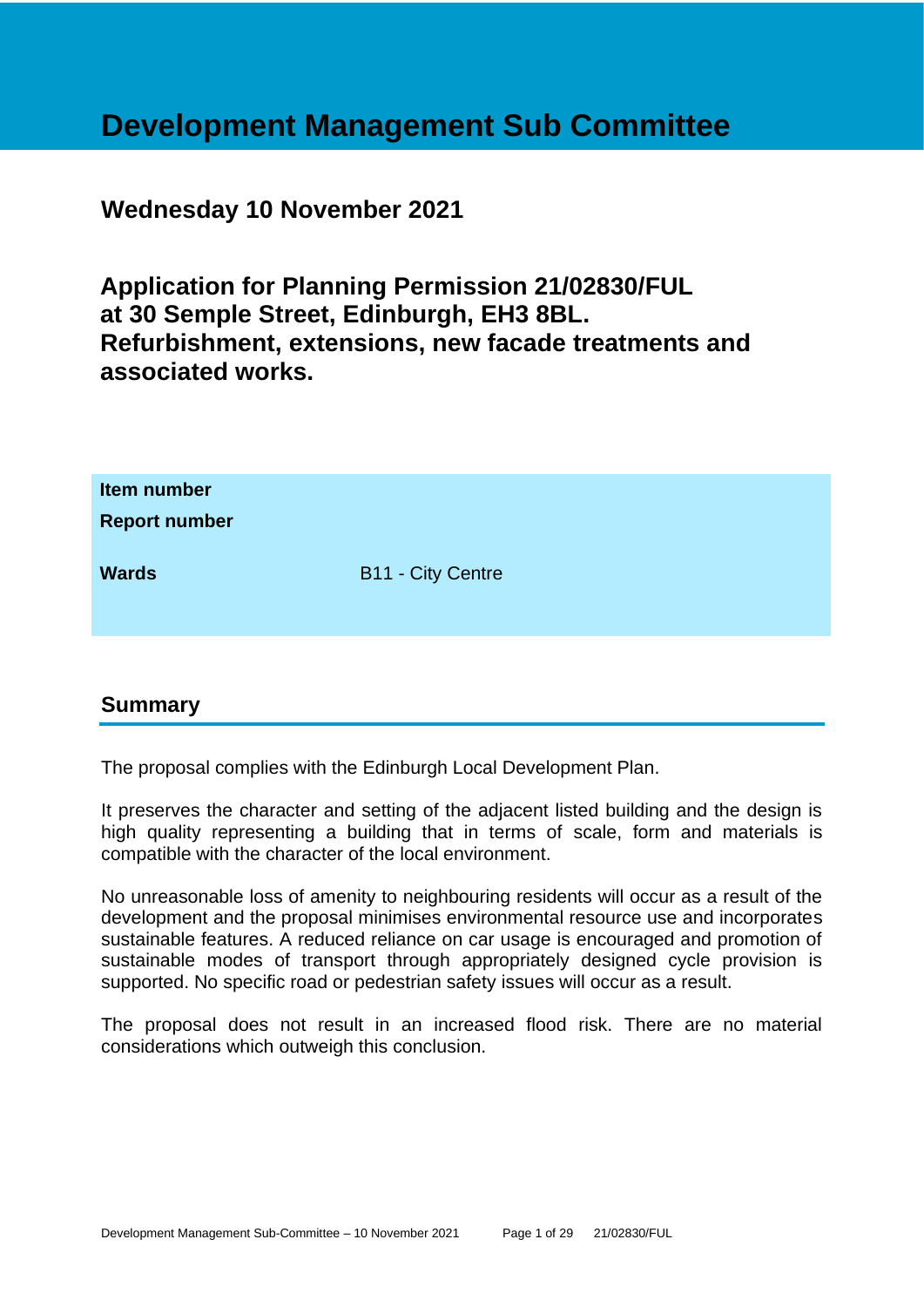| <b>Links</b>                     |                                               |
|----------------------------------|-----------------------------------------------|
|                                  |                                               |
| <b>Policies and guidance for</b> | LDPP, LEMP01, LDEL02, LDES01, LDES03, LDES04, |
| this application                 | LDES05, LDES06, LDES07, LDES11, LDES12,       |
|                                  | LEN01, LEN03, LTRA02, LTRA03, LTRA04, LDEL01, |
|                                  | NSG, NSGD02,                                  |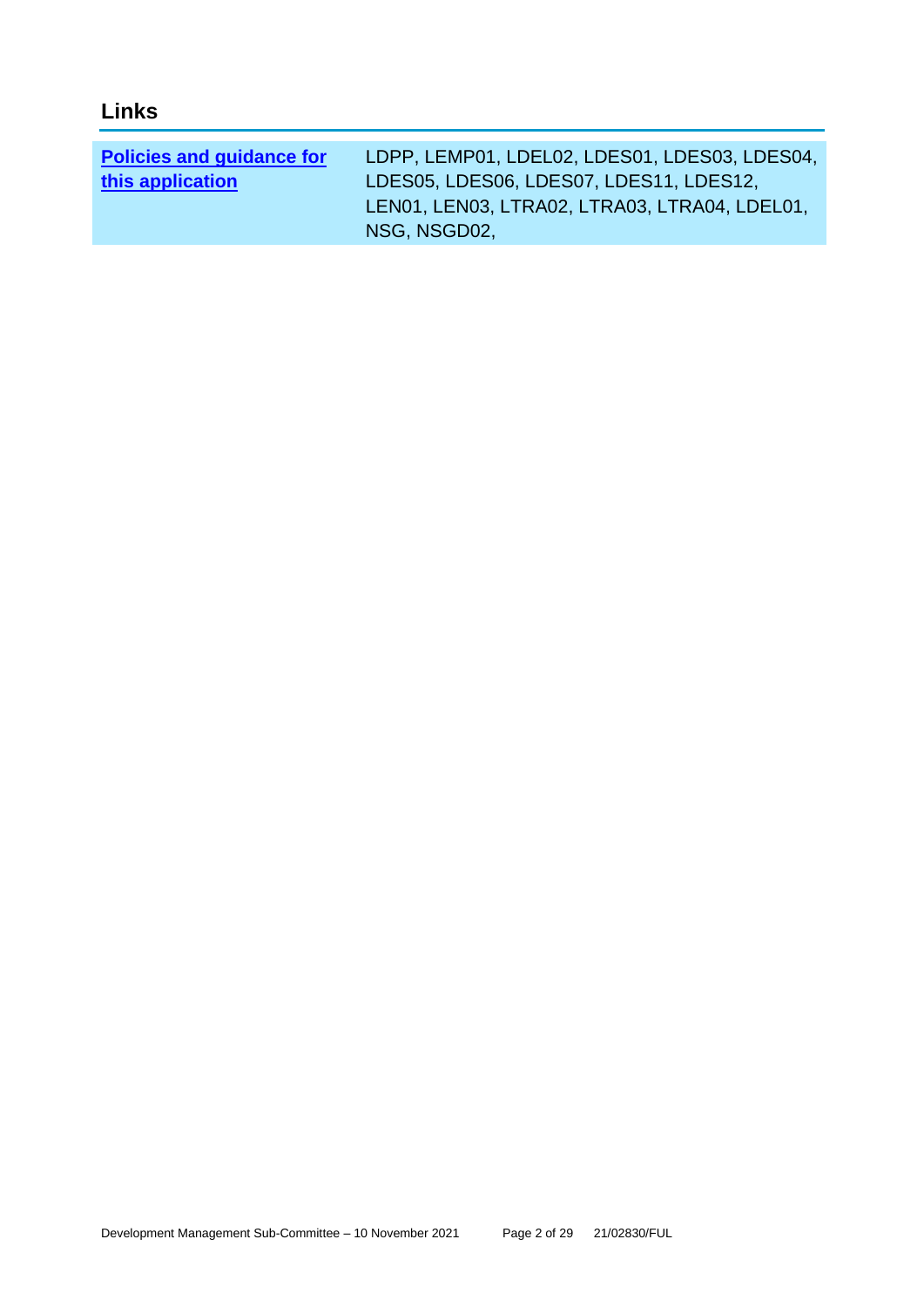# **Report**

# **Application for Planning Permission 21/02830/FUL at 30 Semple Street, Edinburgh, EH3 8BL. Refurbishment, extensions, new facade treatments and associated works.**

# **Recommendations**

**1.1** It is recommended that this application be Granted subject to the details below.

# **Background**

## **2.1 Site description**

The site is a modern office block in the centre of Semple Street within the City Centre as shown on the LDP Proposals map.

The current office is around 20 years old and is five storeys high with a rooftop plant room. The top storey is set back from the street and there is a series of louvres over reconstituted stone. The gross internal floor area is 4917 square metres (sqm).

There is a side lane to the north which leads to a small area of 10 car parking spaces and a cycle parking shelter at the rear.

The surrounding buildings are largely commercial although Lothian House to the east has residential properties on the upper floors. The area has undergone significant change over the last 30 years with large office buildings on the opposite side of Semple Street and along the north side of Morrison street with a business area created around the West Approach Road.

Lothian House, is a Category B Listed Art Deco Building (ref: LB30289, dated 19/03/1993).

The existing office building on-site is not listed, not in a conservation area or within the World Heritage site.

#### **2.2 Site History**

29 January 1999 - planning permission granted for the demolition of existing office building and construction of new speculative office development (application reference : 98/03239/FUL)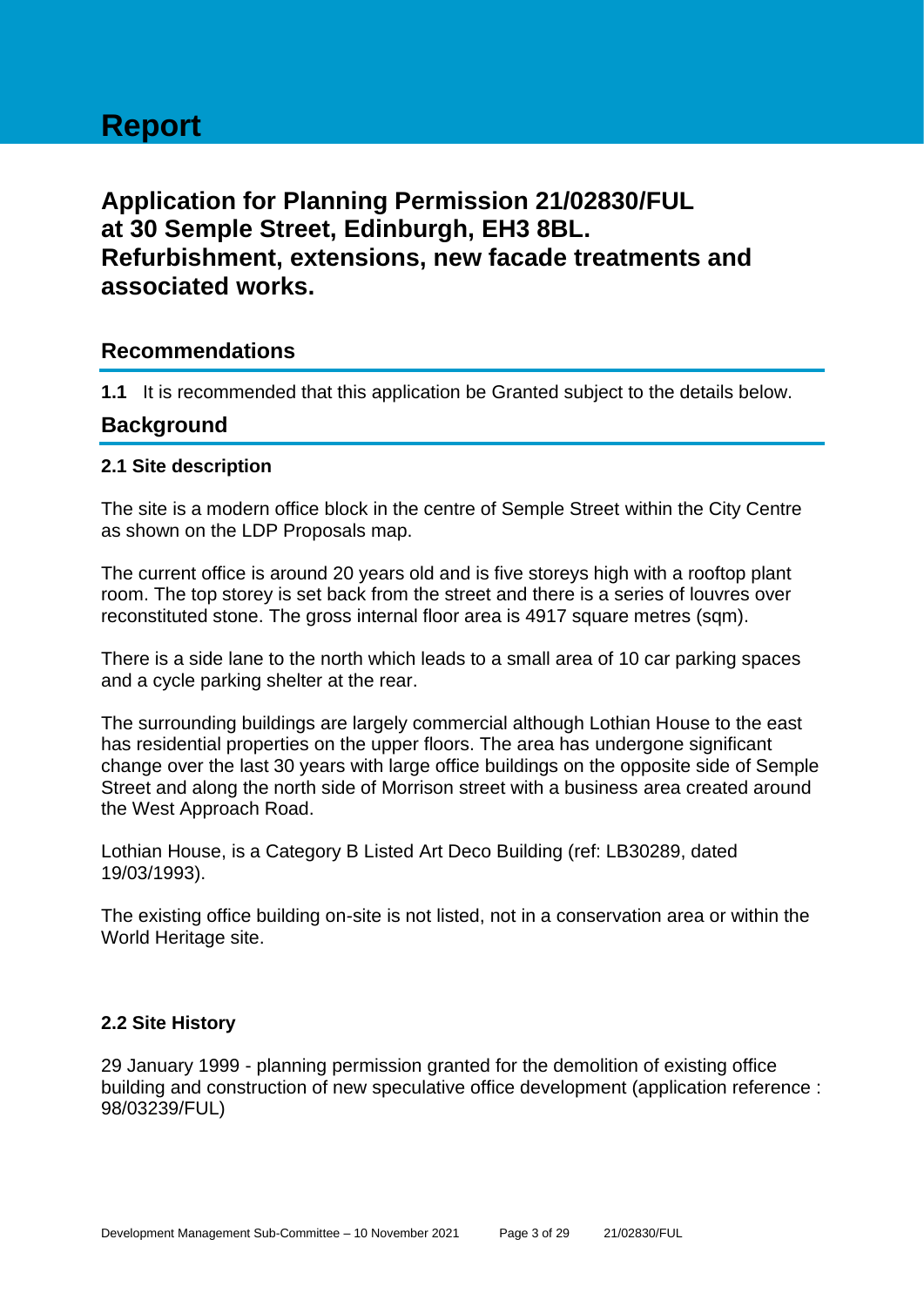## **Surrounding site history:**

27 April 2018 - planning permission refused for erection of additional office floor with adjusted elevation details and plant area at 142 Lothian Road (application reference : 17/05827/FUL)

# **Main report**

#### **3.1 Description of the Proposal**

The proposal is to rebuild the office to provide a more energy efficient building in line with current standards.

The proposal will increase the height of the existing five storey building to include two additional floors, increasing the gross internal area from 4,917 square metres to 6,938 square metres.

The design takes visual cues from the stone design of the building to the north and the glass of the building to the south. The building will be largely glazed, with stone fins giving structure and framing. The stone fins detailing fronting Semple Street will be stepped in height to take reference from the existing office buildings north and south of the site. The north, east and south elevations will incorporate dark grey brick with vertically aligned glazed openings on five floors. The new additional floors will predominantly be glazed, with terraced areas to the rear.

70 cycle spaces will be created at basement level with five car parking spaces in the external space to the rear. These will include electric vehicle charging points and three accessible bays. The plans include improvements to the existing pavement to the front of the site. New plant equipment will be located on the roof with some moved to the basement level.

Sustainable technologies will be incorporated into the building design. These include use of photovoltaic panels on the roof, air source heat pumps, a new ventilation system and upgrades to the building fabric.

#### Supporting Information

The following documents have been submitted and can be viewed on Planning and Building Standards On-line Services.

- − Transport Statement
- − Travel Plan
- − Design and Access Statement
- − Drainage Strategy and Surface Water Management Plan and Supplementary **Document**
- − Sustainability Statement
- − Daylight and Sunlight Assessment
- − Updated Daylight and Sunlight Assessment and Supplementary Document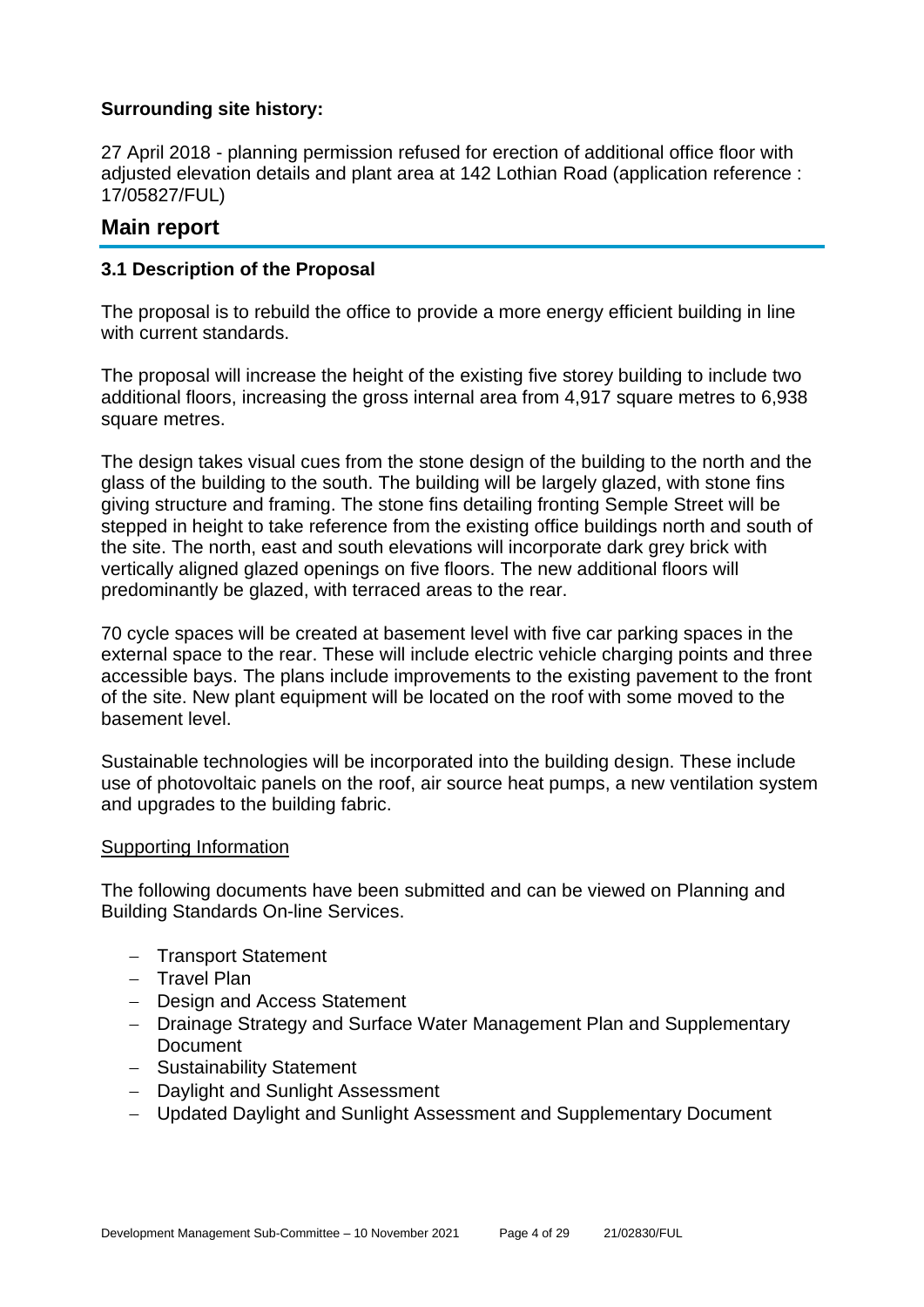## **3.2 Determining Issues**

Section 25 of the Town and Country Planning (Scotland) Act 1997 states - Where, in making any determination under the planning Acts, regard is to be had to the development plan, the determination shall be made in accordance with the plan unless material considerations indicate otherwise.

Section 59 of the Planning (Listed Buildings and Conservation Areas) (Scotland) Act 1997 states that in considering whether to grant planning permission for development which affects a listed building or its setting, a planning authority shall have special regard to the desirability of preserving the building or its setting or any features of special architectural or historic interest which it possesses.

Do the proposals comply with the development plan?

If the proposals do comply with the development plan, are there any compelling reasons for not approving them?

If the proposals do not comply with the development plan, are there any compelling reasons for approving them?

#### **3.3 Assessment**

To address these determining issues, the Committee needs to consider whether:

- a) the proposal is acceptable in principle;
- b) the proposal will preserve the character and setting of the listed building/s;
- c) the proposal is acceptable in terms of scale, form, design and materials;
- d) the proposal has an adverse impact on residential amenity;
- e) the proposal is sustainable;
- f) the proposal will have transport impacts;
- g) the proposal will not increase flood risk;
- h) the proposal will harm the qualities of a World Heritage Site or its setting;
- i) the proposal secures appropriate infrastructure ;
- j) any issues of equalities or human rights have been addressed and
- k) all material comments raised have been addressed.

#### a) Principle

Edinburgh Local Development Plan Policy Emp 1 (Office Development) states that high quality office developments, including major developments will be supported in the City Centre as identified on the Proposals Map. The proposal is for a high-quality office development located within the City Centre therefore complies with LDP policy Emp 1.

LDP policy Del 2 (City Centre) states development which lies within the area of the City Centre as shown on the Proposals Map will be permitted which retains and enhances its character, attractiveness, vitality and accessibility and contributes to its role as a strategic business and regional shopping centre and Edinburgh's role as a capital city.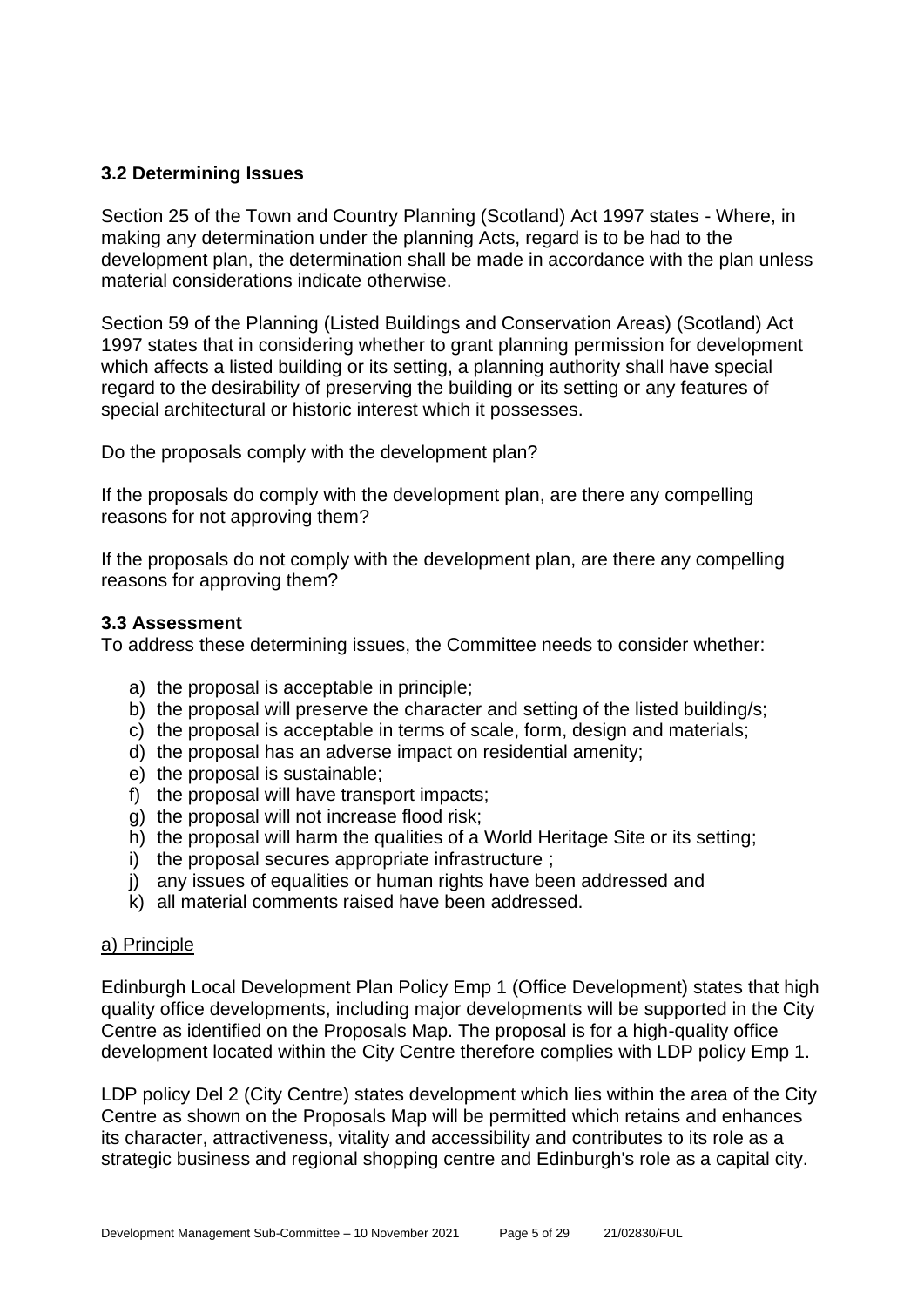The requirements in principle will be for:

- a) comprehensively designed proposals which maximise the potential of the site in accordance with any relevant development principles, development brief and/or other guidance;
- b) a use or a mix of uses appropriate to the location of the site, its accessibility characteristics and the character of the surrounding area;
- c) Where practicable, major mixed use developments should provide offices, particularly on upper floors. At street level, other uses may be more appropriate to maintain city centre diversity, especially retail vitality on important shopping frontages;
- d) the creation of new civic spaces and traffic-free pedestrian routes where achievable.

The proposal is for a high-quality contemporary office development that is appropriate to the location of the site as it is in the city centre where office development is supported.

The office use has been established on-site and its location is highly accessible with a number of public transport links nearby including bus routes on Semple Street, Morrison Street and Lothian Road accessed via existing footways.

The immediate environment is characterised by multi-storey office developments. Therefore, continued use of the site as an office building is compatible with the surrounding area.

The ground floor does not provide retail floorspace. However, the site is not located on a shopping frontage and this arrangement is consistent with existing office buildings on the street. The site is located near to a shopping frontage and the continued office use in this predominantly commercial location will not impact on the city centre's diversity.

The office design with large, glazed openings at ground floor allows visibility of internal activity from the street which is similar to existing buildings on Semple Street and will help to enhance the character of the area.

The development does not include the creation of new civic spaces. However, this is acceptable in this location as the proposal is for refurbishment, extensions and new facades to the existing building where the capacity to provide this space is limited by its current footprint. New paved surfaces are proposed on the existing footway to match the existing materials either side of the site which will help to improve the public realm and pedestrian routes into the site.

The proposal complies with LDP Policy Emp 1 (Office Development) and LDP policy Del 2 (City Centre).

#### b) Listed Building

Section 14 of the Planning (Listed Buildings and Conservation Areas) (Scotland) Act 1997 states - In considering whether to grant consent, special regard must be had to the desirability of preserving the building or its setting or any features of special architectural or historic interest which it possesses.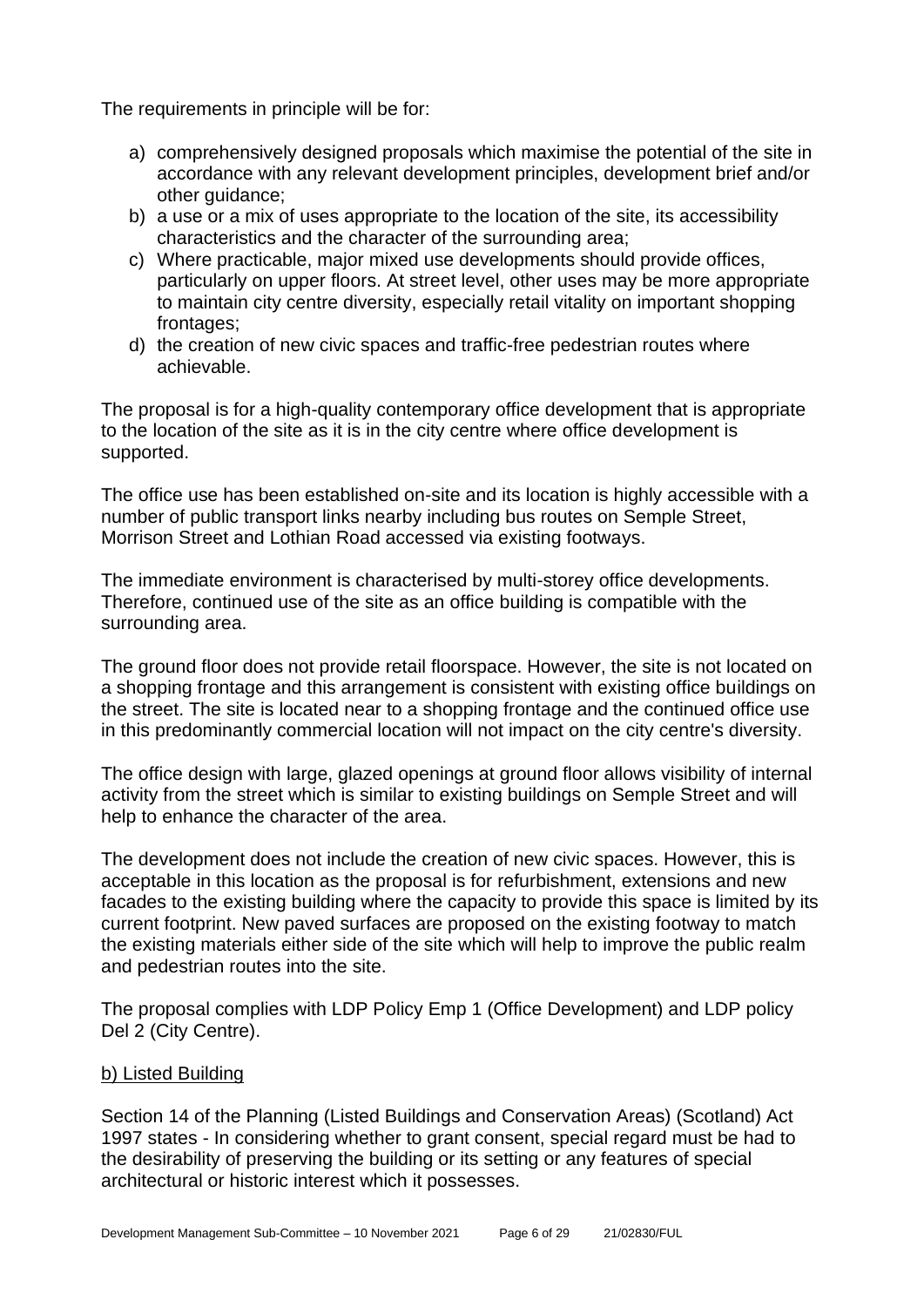For the purposes of this issue, preserve, in relation to the building, means preserve it either in its existing state or subject only to such alterations or extensions as can be carried out without serious detriment to its character.

LDP Policy Env 3 (Listed Buildings - Setting) states that planning permission will be granted for development within the curtilage of a listed building or affecting the setting of a listed building if not detrimental to the architectural character, appearance or historic interest of the building, or its setting.

The addition of two extra storeys to an office building was refused at the adjacent site 142 Lothian Road (now 2 Semple Street) under planning application 17/05827/FUL. A reason for refusal was that the overall height would be overbearing in relation to the listed building. The box-like design of the upper floors and the use of glazing would create a built element that would be detrimental to the character and appearance of the roof form of the listed building.

The above decision and its proximity to this application site is noted. However, each planning application is assessed on its own merits having regard to site's characteristics, relevant policy and guidance.

Notwithstanding, the application site is located within a central location on Semple street whereby the immediate character is of large, modern commercial office buildings. The scheme that was refused was physically attached to the listed section of Lothian House and represents a different context.

To the south at the junction with Fountainbridge where 2 Semple Street is sited, there is variation in architectural periods evident. The contemporary office development on the corner plot is read in a more immediate context with the historic environment on the streetscape as it sits next to Lothian House and traditional tenemental buildings facing opposite.

In regard to the relationship between the proposed office building and Lothian House, it is acknowledged that the proposal will result in increased scale and a closer proximity to this building by 1m at the rear.

However, the western side of the listed building is a subsidiary elevation that is of a more functional appearance than the other facades. The existing relationship to the listed building will not materially be altered given the distances retained. The scale, form and position of the proposal will not interfere with oblique views of the listed building or disrupt formal approaches. In this regard, there will be no detrimental impact to the architectural character, historical interest or setting of the listed building.

In reference to the Planning (Listed Building and Conservation Areas) (Scotland Act) 1997 the proposal will preserve the architectural character, appearance and setting of the listed building. The proposal therefore does not conflict with LDP Policy Env 3.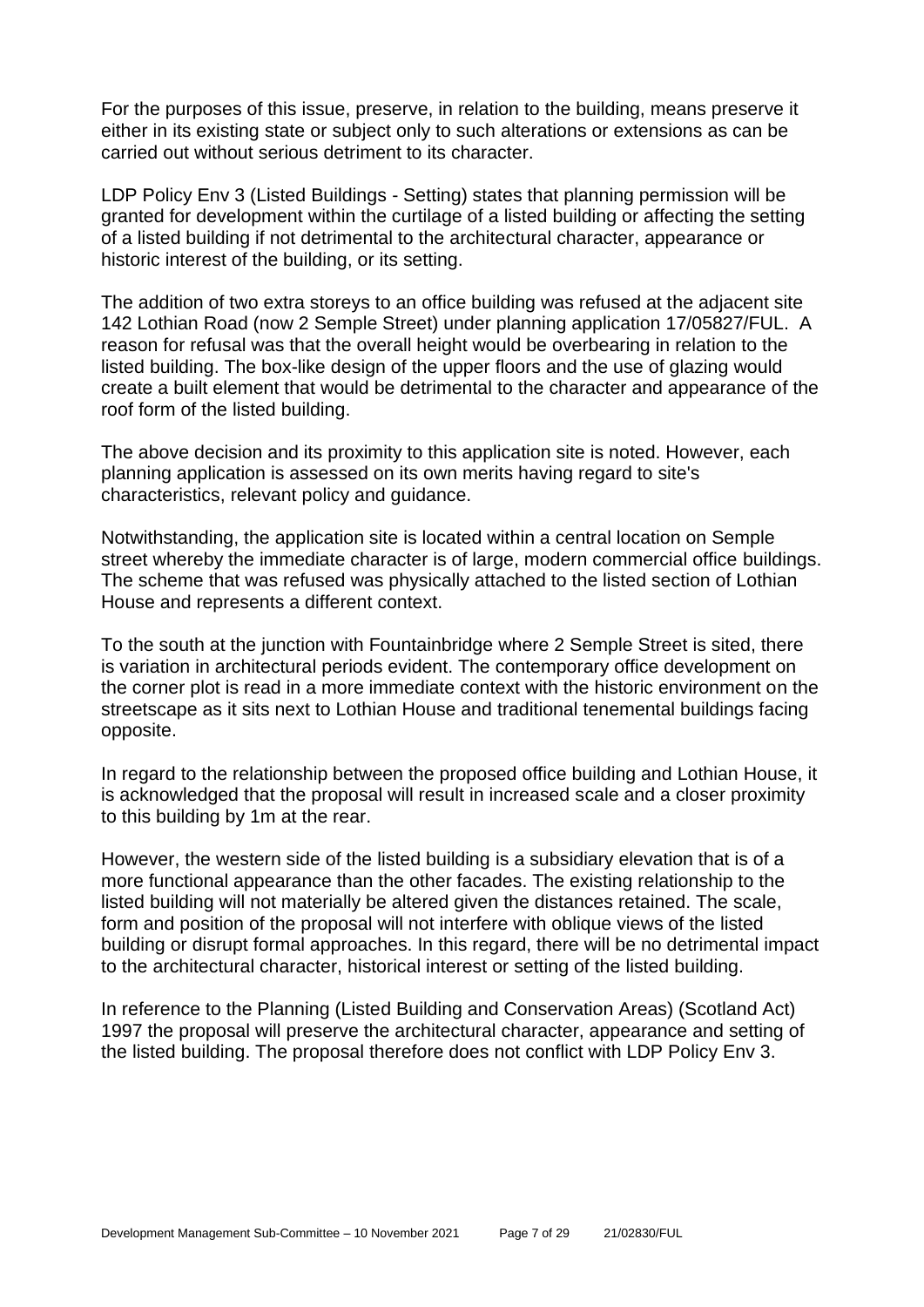#### c) Design, Scale, Layout and Materials

LDP Policy Des 1 (Design Quality and Context) requires development proposals to create or contribute towards a sense of place. The design should be based on an overall design concept that draws upon the positive characteristics of the surrounding area.

LDP Policy Des 3 (Development Design - Incorporating and Enhancing Existing and Potential Features) states that planning permission will be granted for development where it is demonstrated that existing characteristics and features worthy of retention on the site and in the surrounding area, have been identified, incorporated and enhanced through its design.

LDP Policy Des 4 (Design- impact on Setting) requires development proposals to have a positive impact on its surroundings, including the character of the wider townscape, having regard to its height and form, scale and proportions, including the spaces between the buildings, position of the buildings and other features on the site; and the materials and detailing.

LDP Policy Des 7-Layout and Design seeks a comprehensive and integrated approach to the layout of buildings, streets, footpaths, cycle paths, public and private open spaces.

LDP Policy Des 11 Tall Buildings - Skyline and Key Views states planning permission will only be granted for development which rises above the building height prevalent in the surrounding area where:

a) a landmark is to be created that enhances the skyline and surrounding townscape and is justified by the proposed use

b) the scale of the building is appropriate in its context

c) there would be no adverse impact on important views of landmark buildings, the historic skyline, landscape features in the urban area or the landscape setting of the city, including the Firth of Forth.

LDP Policy Des 12 (Alterations and Extensions) states planning permission will be granted for alterations and extensions to an existing building which in design, form, materials and positioning are compatible with the character of the existing building and neighbourhood character.

The Edinburgh Design Guidance (EDG) sets out key aims for new development to have a positive impact on the immediate surroundings, through height and form; scale and proportions; positioning of the buildings and site materials and detailing.

A historical study of the site has been submitted as part of the planning application. This details that the site was originally located on the Port Hopetoun canal basin and formed part of the wider industrial area of Fountainbridge. Following its closure in 1922, the whole area was redeveloped and incrementally buildings were constructed. The completion of Lothian House was the first in 1936, followed by the Regal Cinema in 1938. The proposal site was first developed as an office building in the 1960s, which was the dominant element on this side of Semple Street.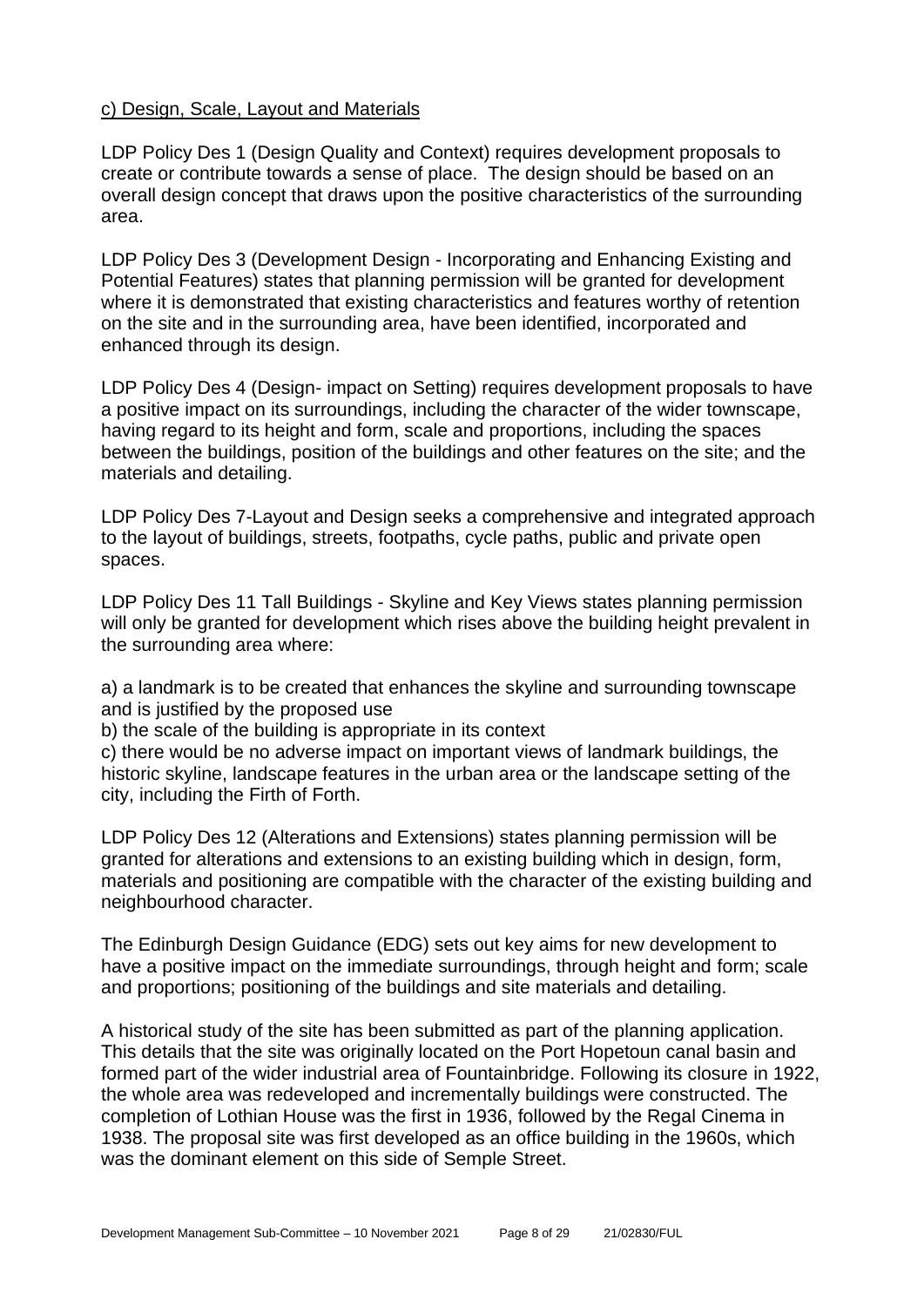The existing office building on-site, Excel House, was the highest built form on this side of Semple Street when completed in 2001. Presently, the building's height and form is compatible with that of adjacent buildings either side of the site. This arrangement creates a regular pattern to the immediate commercial townscape character which is evident from views onto the street at the junctions with Morrison Street and Fountainbridge.

In regard to LDP design policies, it is therefore important that the scale of any new building is appropriate in its context and forms part of a high-quality integrated approach.

The design concept of the existing building is of its time. Certain design features including the upper floor roof and window projections sit at odds with the simple, vertical emphasis of office buildings either side created through the uniform glazing and stone proportions. The extent of solid stone material at ground floor with the glass frontage set back, limits the ability of the building to contribute positively to an active street frontage on Semple Street.

In addition, the study does highlight the evolving nature of building heights and forms on the street and surrounding area.

The proposal is to extensively re-develop the existing building in order to bring it up to 21st century standards. In terms of materials, the redeveloped exterior facing Semple Street includes predominant use of large glazed curtain walling separated by dark metal panels and sandstone framing. The gable and north elevations incorporate use of dark grey brick separating the vertically proportioned windows with predominant use of glazing on the two uppermost floor levels. The choice of brick is important, and the use of dark grey brick will be carefully considered as part of a condition that has been added for full details of materials.

The stepped form of the sandstone frame detailing facing Semple Street responds to the height of the adjacent buildings. The extent and form of the glazed curtain walling is compatible with the design of contemporary office development evident in the area whilst the large glazed openings at ground floor help to create an active street frontage.

It is recognised the proposal results in an increase in height to include seven storeys in total that exceeds the height of adjacent six-storey office buildings. However, with regard to the above, the increase in scale is considered appropriate in this location as the overall design concept demonstrates a high-quality integrated approach that is compatible with the immediate context of the contemporary office buildings. The additional height in this central location within the street in tandem with the high-quality design upgrades the existing building and creates a focal point that enhances the surrounding townscape.

In regard to the skyline, the submitted design and access statement includes a visual analysis of the proposed increase in building height as viewed from Edinburgh Castle and several key view points across the city as identified within the EDG. The analysis demonstrates that the height of the building will be contained in wider townscape view by the scale of surrounding development and will not impact on the city's skyline.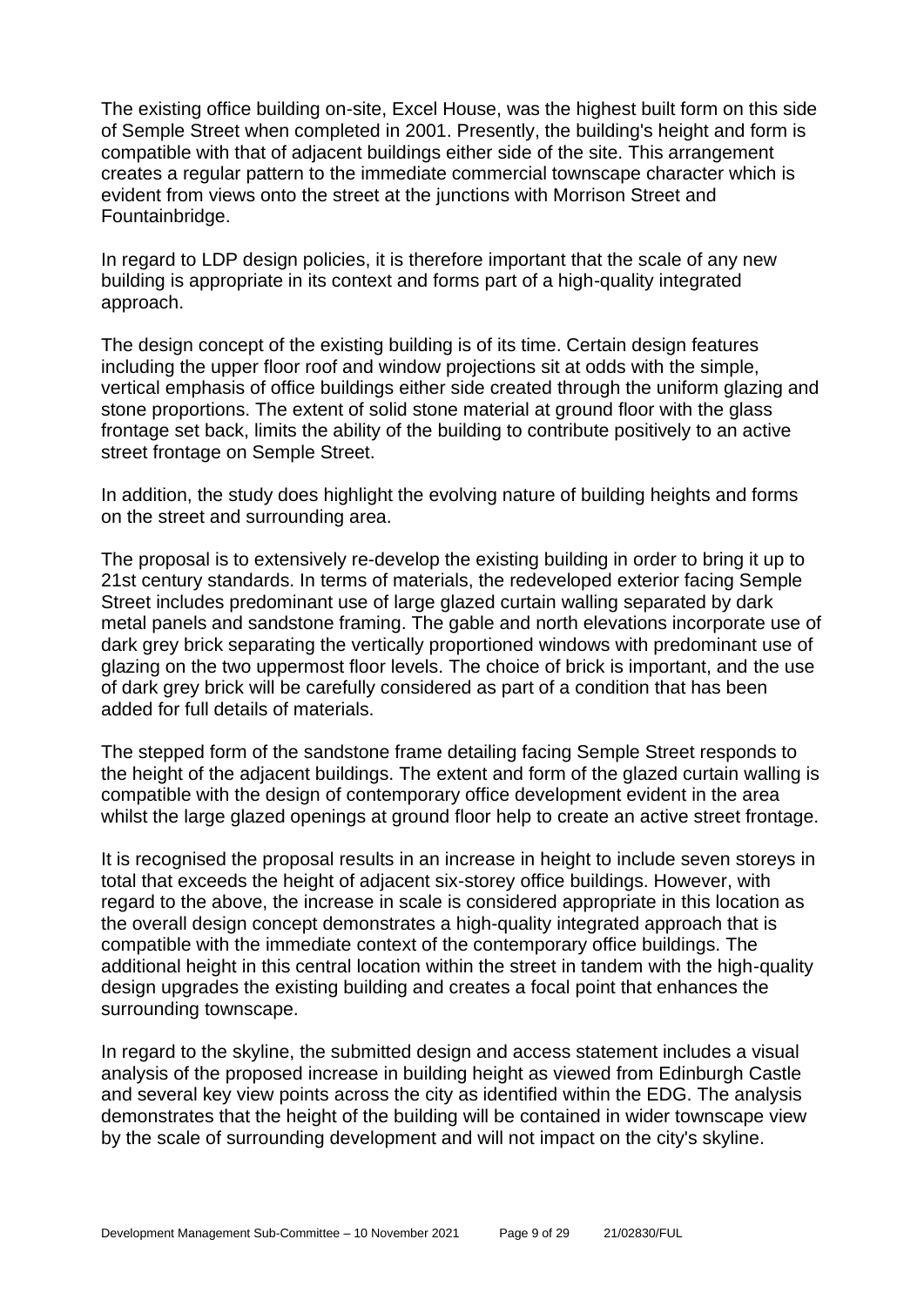In addition, the visuals show that the additional height will not be visible from surrounding streets including Lothian Road, Morrison Street and Fountainbridge.

Therefore, there would be no adverse impact on important views of landmark buildings, the historic skyline or landscape features and setting of the city.

In light of the above, the proposal complies with LDP Policies Des 1, Des 3, Des 4, Des 11, Des 12 and the Edinburgh Design Guidance.

#### d) Neighbouring Amenity

LDP Policy Des 5 (Development Design - Amenity) requires development proposals to demonstrate that neighbouring amenity of a development will have acceptable levels of amenity in relation to noise, daylight, sunlight, privacy or immediate outlook. Further, that community security will be promoted by providing active frontages to more important thoroughfares and designing for natural surveillance.

LDP Policy Des 12 (Alterations and Extensions) states planning permission will be granted for alterations and extensions to existing buildings, which will not result in an unreasonable loss of privacy or natural light to neighbouring properties.

In regard to privacy and outlook, EDG states the pattern of development in an area will help to define appropriate distances between buildings and privacy distances.

In regard to daylight, the EDG states that daylight is a requirement for living rooms, kitchens and bedrooms. Where there is a concern about potential levels of daylight, the Council will refer to the BRE guide, Site Layout Planning for Daylight and Sunlight - A Guide to good practice.

New buildings should be spaced out so that reasonable levels of daylight to existing buildings are maintained. The layout of buildings in an area will be used by the Council to assess whether the proposed spacing is reasonable.

The amount of daylight reaching an external wall is measured by the Vertical Sky Component (VSC). The Council requires this to be more than 27% VSC or 0.8 of its former value. If this is not the case, changes to the building design, including a reduction in building height may be required.

Daylight reports have been submitted as part of the proposals to assess any level of impact that the additional height of the office building may have on all the residential property windows on Lothian House to the rear of the site. This report has been amended since the original submission of the planning application to address discrepancies in the original daylight calculations detailed. The revised report states that the initial discrepancy was due to the model including individual panes of glass for each window, which is not required under the Vertical Sky Component Method. (VSC)

The revised reports detail the level of impact on daylight to all windows on the rear elevation of Lothian House. It is noted a number of existing windows fall below the Vertical Sky Component of 27 % and are therefore poorly lit with daylighting. However, it is recognised that the site falls within a city centre location where due to the townscape character such situations are common.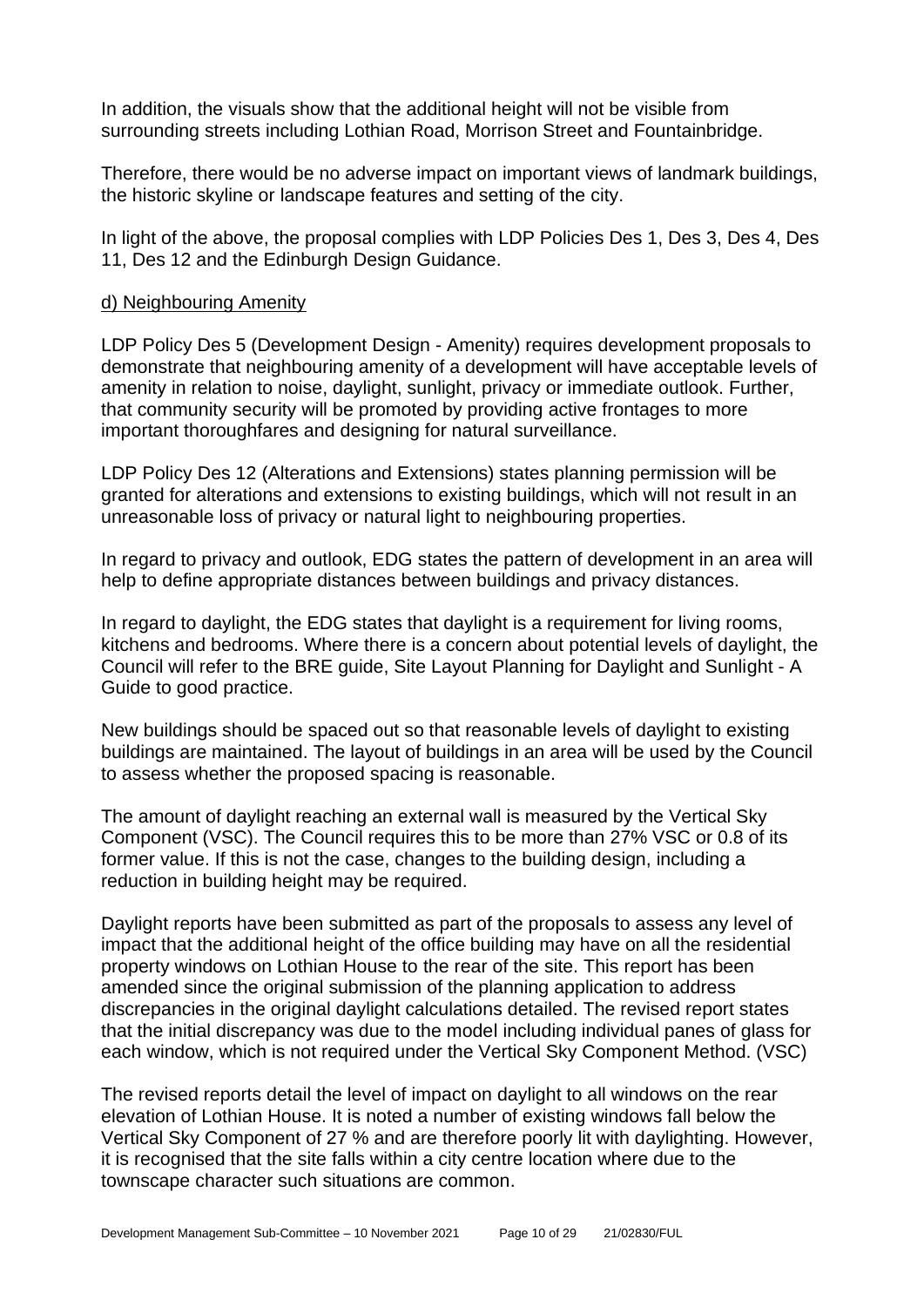As a result of the proposal, the report details that all of these windows would be within a minimum of 80% VSC of the previous available levels of daylight. This level of reduction in daylight is within the acceptable threshold as identified within the Edinburgh Design Guidance which means that the reduced daylight is not likely to be noticeable for occupiers. In light of the above, the proposals will not result in an unreasonable loss of daylight to neighbouring properties.

A privacy study has been submitted with the planning application that details existing and proposed outlook from the office building facing Lothian House to the rear. The existing building contains a number of windows and a small terraced area on the east elevation that faces onto Lothian House. The proposed elevation at the rear reduces the extent of glazing on five floors. In consideration of this and the distances retained to Lothian House it is not considered that there would be any unreasonable loss of privacy as a result of the refurbishments and new external facades on the existing building.

The new floors contain large glazed openings and it is recognised that these levels have the potential to provide additional outlook of Lothian House to the rear from their increased height which would result in some loss of privacy. However, these levels are setback from the lower floors which in tandem with the separation distance retained would limit the extent of downward views from within the building onto these residential properties.

These upper floors contain terraces set above the height of the Lothian House roof. These spaces primarily provide outlook across the City's skyline however as detailed in the study there is the potential for views of these neighbouring properties. A condition is therefore recommended for the full specification of these terraced areas including balustrade design and material, to be submitted and thereafter implemented prior to first use of these areas in order to safeguard neighbour's amenity.

In regard to immediate outlook, residential properties currently face onto the rear of the existing office building and this will not materially be altered by the proposed development.

In regard to sunlight, the proposal does not cast shade on any existing gardens or open spaces therefore is no impact on this aspect of amenity.

In regard to security, windows on the east elevation will provide a degree of outlook onto residential properties. There are a number of windows on this elevation as existing and it is not considered that the proposal will give rise to any specific security implications in this respect.

In regard to noise, the use of the building as an office has been established on-site which will be unaltered as a result of the proposal. The site is located within an established commercial area and the continued use of the building for these purposes is not anticipated to give rise to any unreasonable impact on noise.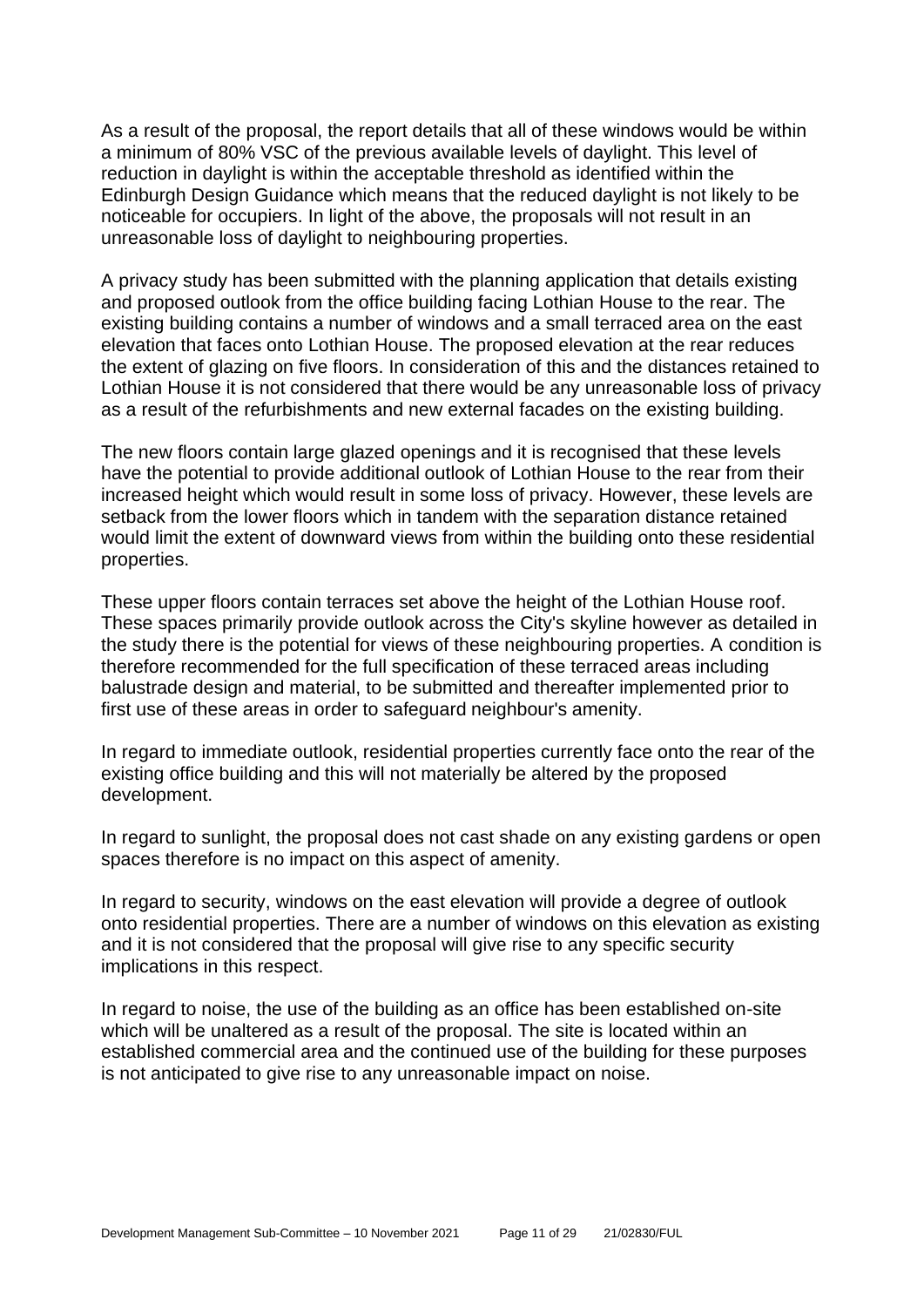Environmental Protection have been consulted on the proposals. As part of improvements to the building's energy efficiency existing gas boilers and cooling plant equipment will be replaced with electric heat pumps and photovoltaic panels on the roof. A large proportion of the plant and machinery will be relocated to the basement of the building.

A noise impact assessment and supplementary information has been provided to demonstrate that the amenity of the nearby residential properties will not be affected by the proposals. Environmental Protection has not objected to the proposals but has recommended conditions in order to ensure the replacement equipment does not exceed the required noise levels at nearest noise sensitive premises.

There are statutory provisions under Environmental Protection legislation should a noise disturbance be reported from the site and it not anticipated that there will be any unreasonable levels of noise from the proposals as demonstrated through the NIA assessment and supplementary information. An informative has therefore been applied that this equipment shall be installed and designed as such to comply with NR 25 within any nearby residential properties.

A reason for refusal on the planning application 17/05827/FUL was due to the proposals being contrary to LDP policies Des 5 and Des 12, in that the additional roof would have a detrimental impact on residential amenity through loss of daylight, privacy and potential noise nuisance.

There is a greater retained distance between the current proposal site and residential properties on Lothian House than proposed under the refused scheme further south.

Notwithstanding, it has been demonstrated through supporting information that there will be no unreasonable loss of residential amenity from this current scheme.

Full specification of the design of the terraced areas is required by condition in order to safeguard neighbour's amenity. Subject to the approval and implementation of these details the proposals will not result in an unreasonable loss of amenity to neighbouring properties and comply with LDP policy Des 5 and Des 12.

#### e) Sustainable Buildings

LDP Policy Des 6 (Sustainable Buildings) states planning permission will only be granted for new development where it is demonstrated that a) the current carbon dioxide emissions reduction target has been met, with at least half of this target met through use of low and zero carbon generating technologies. b) other features are incorporated that will reduce or minimise environmental resource use and impact.

Supporting paragraphs 156-157 of the LDP state the purpose of this policy is to help tackle the causes and impacts of climate change, reduce resource use and moderate the impact of development on the environment.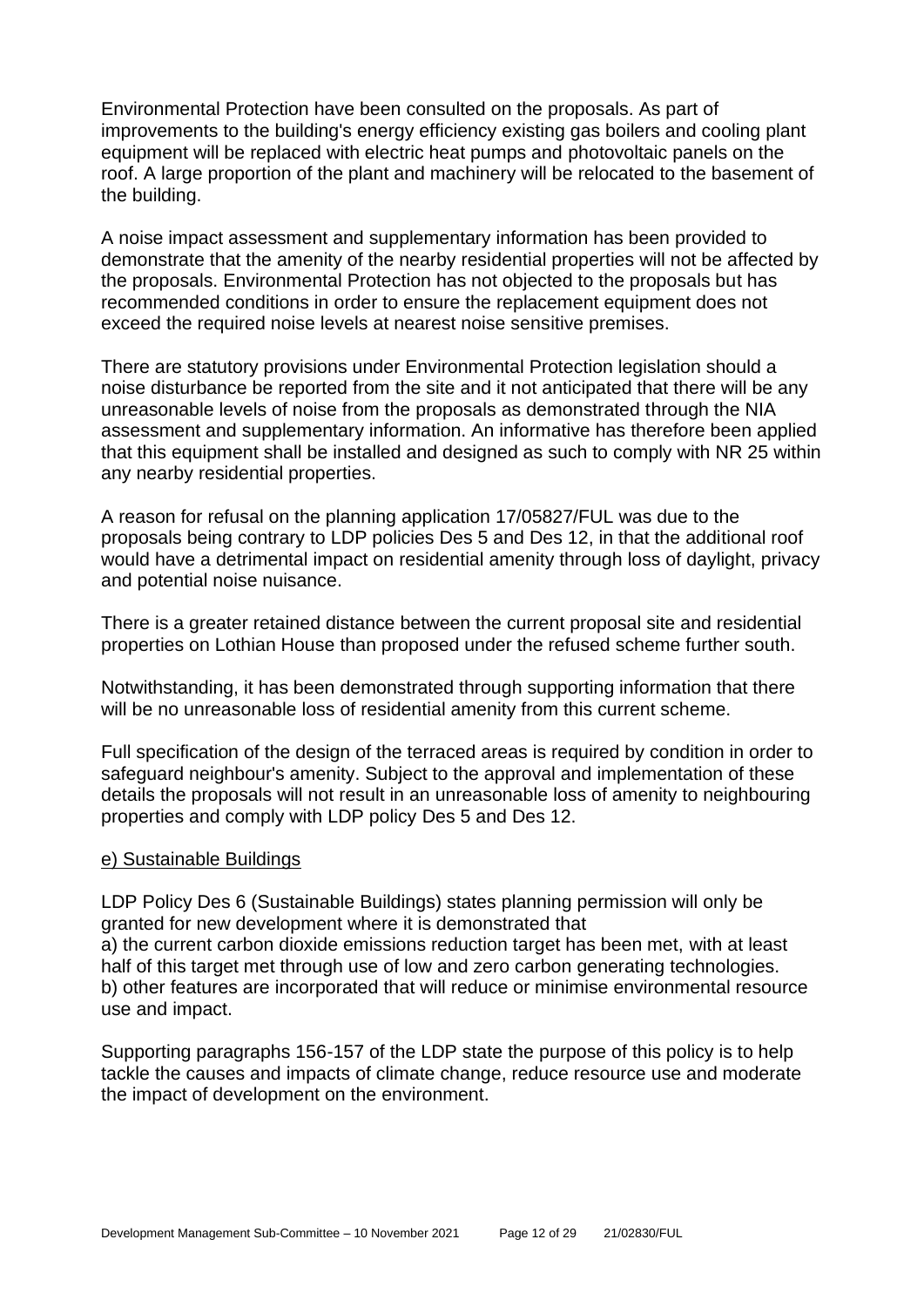Buildings account for a substantial proportion of total carbon emissions through the energy they consume. Local Authorities, through their planning and building standards responsibilities have a key role in helping to meet Scottish Government's target for nearly zero carbon homes and buildings by 2045.

Furthermore, the EDG refers to Scottish Ministers setting ambitious climate change targets around cutting greenhouse gas emissions. More energy efficient buildings and decarbonising the heat supply are key to helping achieve these targets.

As outlined in the submitted Sustainability Statement, the proposal seeks to incorporates a number of environmental improvements to the existing building, as outlined below.

The existing office building has an Energy Performance Certificate (EPC) rating of C, with carbon rating of 40kg of Co2 per square metre and an energy rating of 86kWh of energy per square metre per annum. The proposed office building targets an EPC rating of A, with carbon emissions reduced to under 15 kg of Co2 per square metres per year with a net carbon reduction of between 63 % and 100 %. The new EPC will have a reduced energy rating of 30 kWh per square metre per annum therefore a net reduction of 65 %.

The proposed retention and re-use of the existing building structure is of benefit in terms of output of carbon emissions.

The statement details that a large proportion of carbon emissions from new buildings are associated with the structural frame and foundations. It was decided to retain existing foundations and structure in order to save a considerable amount of carbon. Overall carbon emissions from the proposal, as opposed to a new building, are projected to be less than half 50 % over the next 20 years as detailed in this report. Further, this is principally due to the re-use of the existing structure.

The proposal targets a BREEAM (Building Research Establishment's Environmental Assessment Method); a sustainability rating of 'excellent'. The applicant has stated that this would be the first refurbishment of an existing office building in Edinburgh to achieve both EPC 'A' and BREEAM rating of 'Excellent.'

In order to achieve these standards, the proposal incorporates a number of features to minimise environmental impacts. These include upgrades to the existing ventilation system and replacement of existing non-openable windows to enable natural ventilation and improve energy efficiency.

Replacement of existing gas boilers and services with all energy provided by electricity generated from renewable resources, including air source heat pumps and use of photovoltaic panels. Upgrades to the existing building fabric to comply with current airtightness and insulation.

In regard to energy efficiency, Environmental Protection has commented that it welcomes the improvements to the building's energy efficiency. Existing carbonemitting sources will be replaced entirely with sustainable modes of energy. Car parking spaces will be reduced, made accessible and fitted with EV charging points.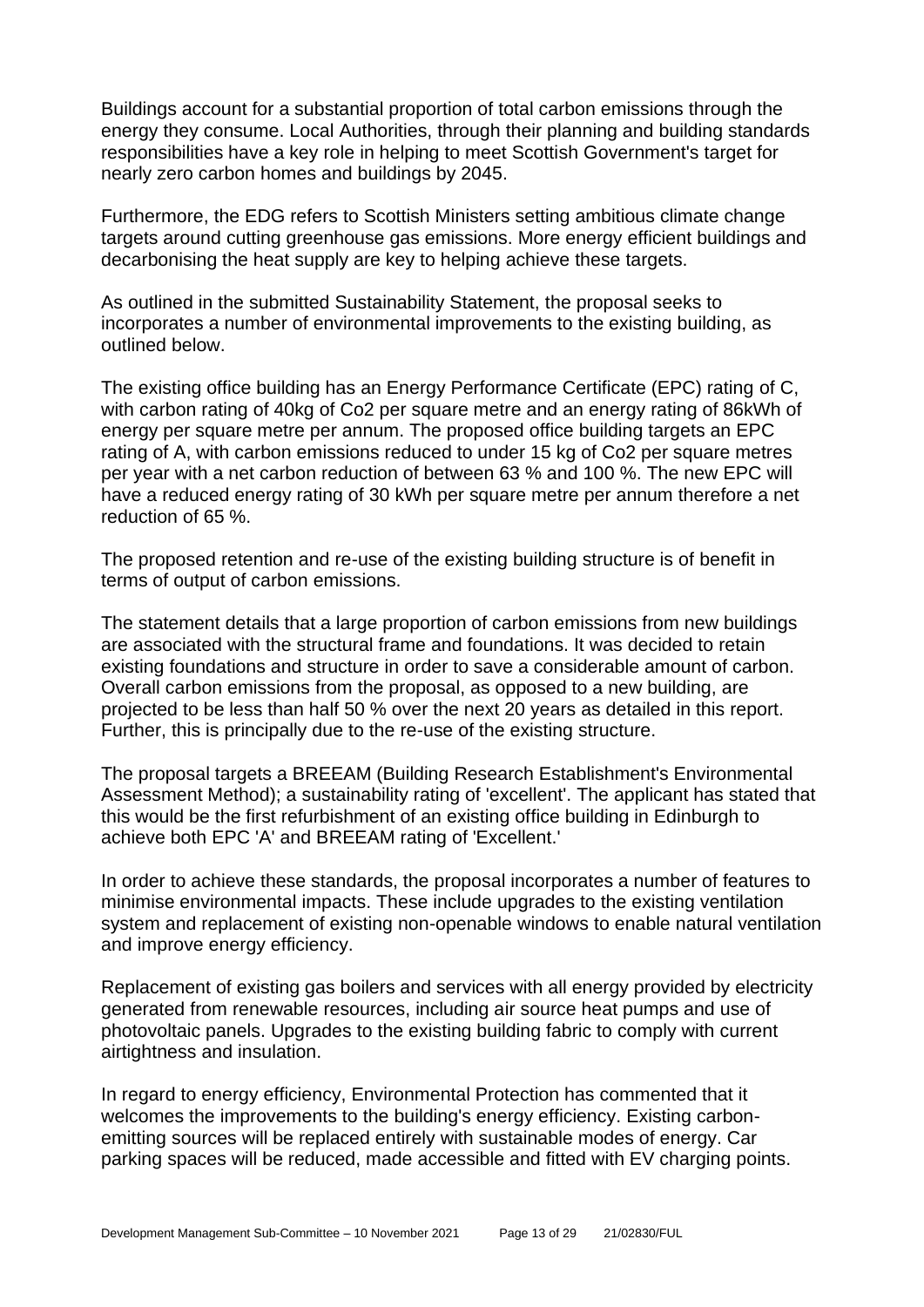More facilities will be provided for active travel through the adequate provision of enclosed cycle facilities.

In light of the above, the proposal complies with LDP Policy Des 6.

#### f) Transport

#### *Cycle Parking*

LDP Policy Tra 3 set out the requirements for private cycle parking as set out in the Edinburgh Design Guidance.

LDP Policy Tra 4 states that cycle parking should be provided near building entrances and of an appropriate design.

Further, the Edinburgh Design Guidance states that the parking standards will be applied on a case-by-case basis for applications involving changes of use.

The Edinburgh Design Guidance states that for Class 4 - Business in Zone 1 should provide a minimum of 1 cycle space per 150 m² for employees and 1 space per 1000 m<sup>2</sup> for customers which equates to 53 cycle spaces in total.

The proposal provides 70 bicycle spaces on the basement floor level which exceeds the above standards. The existing six cycle spaces via a covered Sheffield cycle stand to the rear of the site would be removed. The proposed provision therefore exceeds the EDG cycle requirements on-site in compliance with policy Tra 3.

The design of the cycling spaces is appropriate for their use. Cycle parking spaces are located at the basement floor of the building in a secure, covered location and are designed to accommodate a range of bicycles. The cycle provision is located near shower and changing facilities which will further encourage use by means of active travel.

In light of the above, the proposal therefore complies with LDP Policies Tra 3, Tra 4 and the Edinburgh Design Guidance.

#### *Car Parking*

LDP Policy Tra 2 (Private Car Parking) set out the requirements for private car parking. The Council's Parking Standards are set out in the Edinburgh Design Guidance.

Further, that lower provision will be pursued subject to consideration of factors including measures to reduce private car usage, the site's accessibility, existing availability of spaces off-site, the characteristics of the use and proximity to local amenities.

LDP policy Tra 4 (Design of Off-Street Car and Cycle Parking) states design considerations to be taken into account for car parking.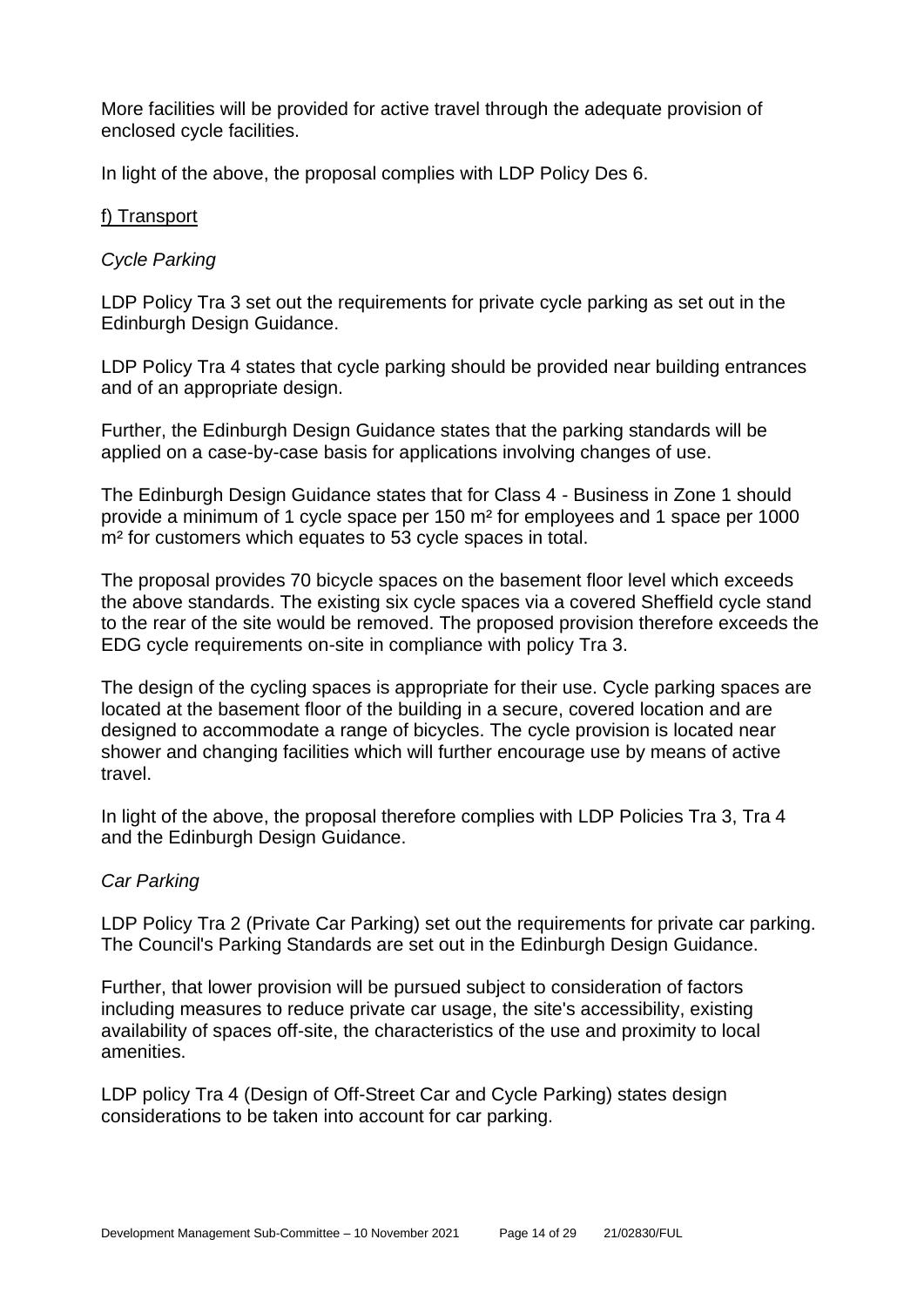Further, Edinburgh Design Guidance states that the parking standards will be applied on a case by case basis for applications involving conversions where other policies will be utilised to ensure the proposals meet the Council's aims and objectives in terms of transport.

The site is identified within the Edinburgh Design Guidance Parking Standards as being within Zone 1. The standards identify that developments for Class 4 -Business Use within this area should have a maximum car parking provision of 1 space per 3000 m<sup>2</sup> which equates to two car parking spaces for the proposal site. There is no minimum parking provision. Lower provision will be pursued subject to consideration of factors including the site's accessibility to public transport.

There is an existing provision of ten car parking spaces on-site. This would be reconfigured to provide three accessible parking spaces and two standard spaces all with electric vehicle charging points.

The proposed provision therefore exceeds the maximum car parking standards of the EDG. However, the proposal aligns with the strategic transport objectives of the LDP through encouraging a shift in travel to sustainable means. The provision of suitably designed cycle provision, in tandem with reduced car parking on-site and provision of EV charging points aligns with these wider objectives. In addition, the provision of accessible car parking has regard to matters of equality.

The site is in a sustainable location with a number of public transport links nearby including bus routes on Semple Street, Morrison Street and Lothian Road accessed via existing footways.

The Roads Authority has raised no objections to the proposals subject to the inclusion of informative regarding position of signs, canopy or similar structures, a travel policy and financial contributions in regard to footway, carriageway and a traffic order.

Representations have raised that additional car parking should be included and that the additional floor space may lead to increase in traffic / congestion issues. The reduction in car parking spaces on-site is appropriate in this location as the site is well-served by sustainable modes of transport and no specific issues of road or pedestrian safety occur as a result. In tandem with the provision and design of cycle spaces detailed above, the development encourages reduced reliance on car journeys and increase in travel by a sustainable mode of transport in compliance with the overall objections of LDP Transport Policies.

#### g) Flood Risk and Surface Water Management

LDP Policy Env 21 (Flood Prevention) states that planning permission will not be granted for development that would increase a flood risk or be at a risk of flooding itself, impeded the flow of flood water or be prejudice to existing or planned flood defence systems.

Representations have raised concern in regard to the impact on surface water discharge from the proposal to the existing drain at the rear of the site.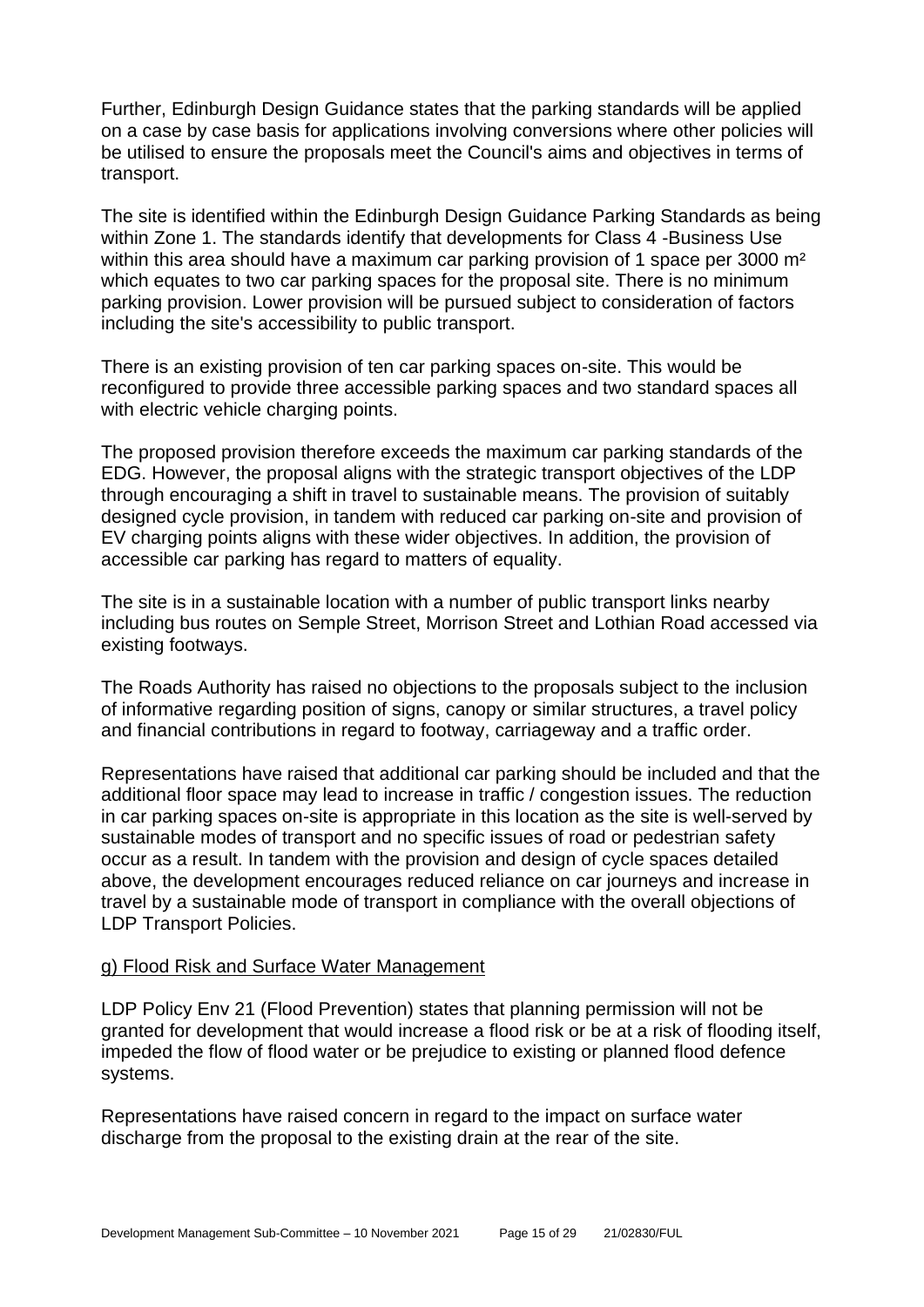The applicant has submitted a Surface Water Management Plan. The strategy states the existing drainage discharges to a Scottish Water surface water sewer at the front along Semple Street and a separate sewer to the south and east of the building.

The report states that the footprint and roof area of the proposal will be the same as the existing building and the proposal will not alter these existing drainage arrangements on-site.

Flood Prevention has been consulted on these proposals and originally requested additional surface water run-off to be directed to Semple Street. On receipt of supplementary information detailing there is potential to divert additional rainwater onto Semple Street no objections have been raised. It is however recommended the applicants engage with Scottish Water to confirm they accept the proposals and an informative has been included in regard to this.

In light of the above, the proposal, has been designed to mitigate potential flood risk and complies with LDP Policy Env 21.

#### h) World Heritage Site

LDP Policy Env 1 (World Heritage Sites) states that Development which would harm the qualities which justified the inscription of the Old and New Towns of Edinburgh and/or the Forth Bridge as World Heritage Sites or would have a detrimental impact on a Site's setting will not be permitted.

The proposal site is to the west of the World Heritage Site which is located on Lothian Road.

In respect to the scale, form and position of the proposal it is not considered that there will be any adverse impact on the outstanding universal values of the World Heritage Site or its setting.

The proposal complies with LDP policy Env 1.

#### i) Developer Contributions

LDP policy Del 1 (Developer Contributions and Infrastructure Delivery) states that proposals will be required to contribute infrastructure provision where relevant and necessary subject to scale.

The Guidance for Developer Contributions and Infrastructure Delivery sets out the relevant tram contributions for developments.

The level of contribution depends on factors including the type of development, distance from tram route and size of development. Three contribution zones are identified from within 250 metres in Zone 1 to 750 metres in Zone 3. In Zone 3, sites are based on the shortest walking distance between any part of the site and the nearest part of the tram stop lying between 500 metres and 750 metres.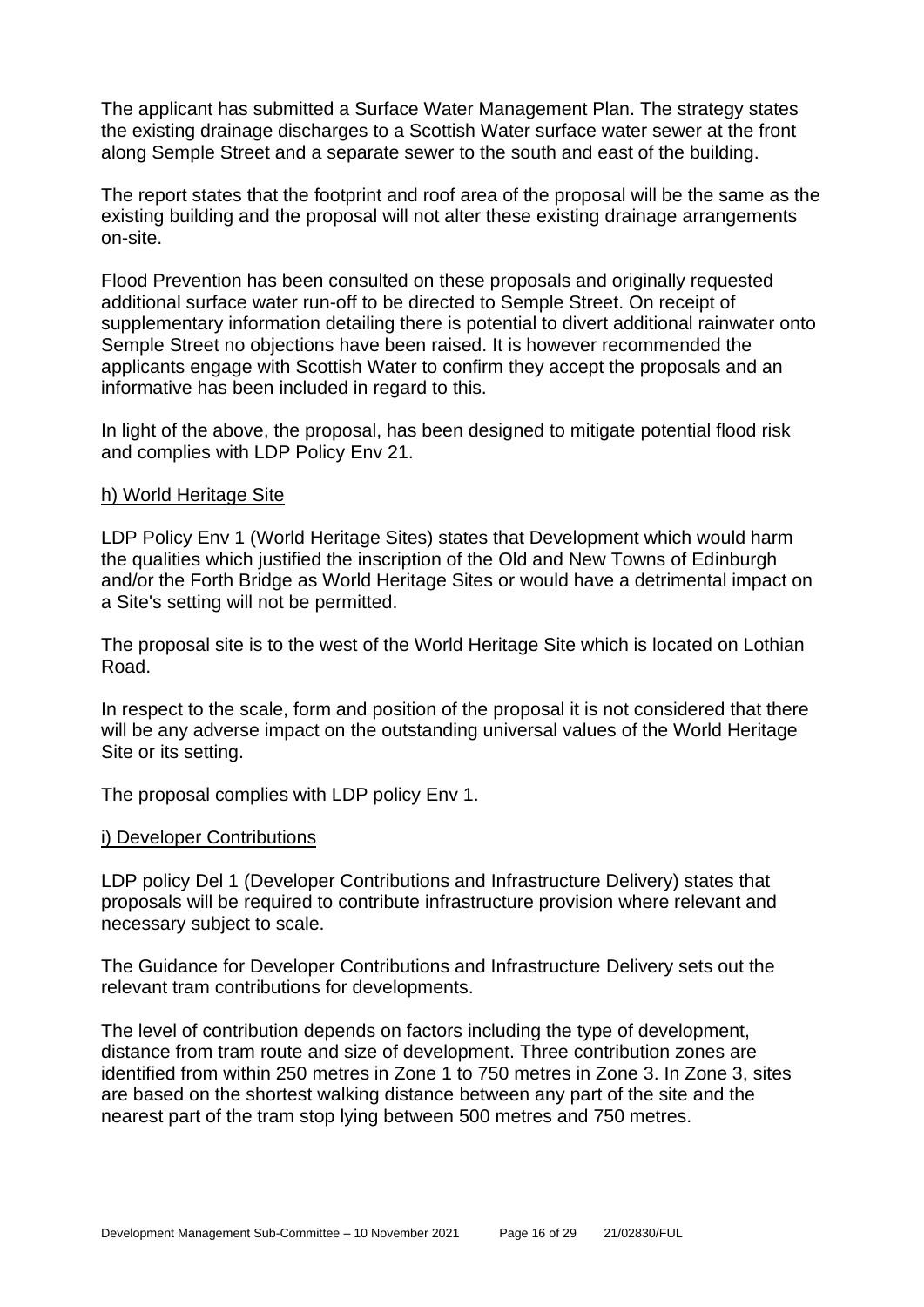The proposal is located over 750 metres to the nearest tram stop on Shandwick Place based on the shortest walking distance, therefore, falls out with the contribution zone as identified within the guidance.

No other developer contributions are required.

In regard to LDP policy Del 1 the proposal does not require any developer contributions.

#### j) Equalities and Human Rights

Representation has been received from a resident of adjacent residential property, in regard to respecting people's human rights to a reasonable level of privacy and also a right to the maintenance of daylight.

It is also stated that the reduction of privacy presents additional problems for families with children, vulnerable adults and young women living alone. The representation refers to the proposed additional office space being in too close proximity to such groups and the impact will be worsened due to the pandemic.

The Human Rights Act 1998, Protocol 1, Article 1 states a person has the right to the peaceful enjoyment of all their possessions including home and other land. In addition, Article 8 of the Human Rights Act stating a person has the substantive right to respect their private and family life.

The Local Planning Authority has a legal obligation to have due regard to persons with protected characteristics under Section 149 - Public Sector Equality Duty of the Equality Act 2010. The aforementioned groups are covered by these categories under age, disability and sex.

Under Section 149 - Public Sector Equality Duty of the Equality Act 2010, a public authority must have due regard to the need to advance equality of opportunity between persons who share a protected characteristic and persons who do not. The Council in determining planning applications under Section 25 of the Town and Country Planning (Scotland) Act 1997, must consider whether any material consideration outweighs compliance with Edinburgh Local Development Plan policies.

In regard to the identified protected characteristics outlined above, it has not been demonstrated that the proposed development would have specifically detrimental impacts on such persons with protected characteristics. The impact on residential amenity, for all residents including those from protected groups, in respect to privacy and daylight of the proposals has been fully considered in terms of the relevant policies of the Edinburgh Local Development Plan. It is not considered that there will be any specific impacts to these protected groups from the proposals, beyond those that have already been assessed in terms of the Local Development Plan.

Due regard has been had to the Public Sector Equality Duty prescribed by the Equalities Act 2010. The provisions of Article 1 and 8 the Human Rights Act 1998 and the Equalities Act 2010 have been complied with through the assessment of the relevant policies of the Edinburgh Local Development Plan as detailed in the above report.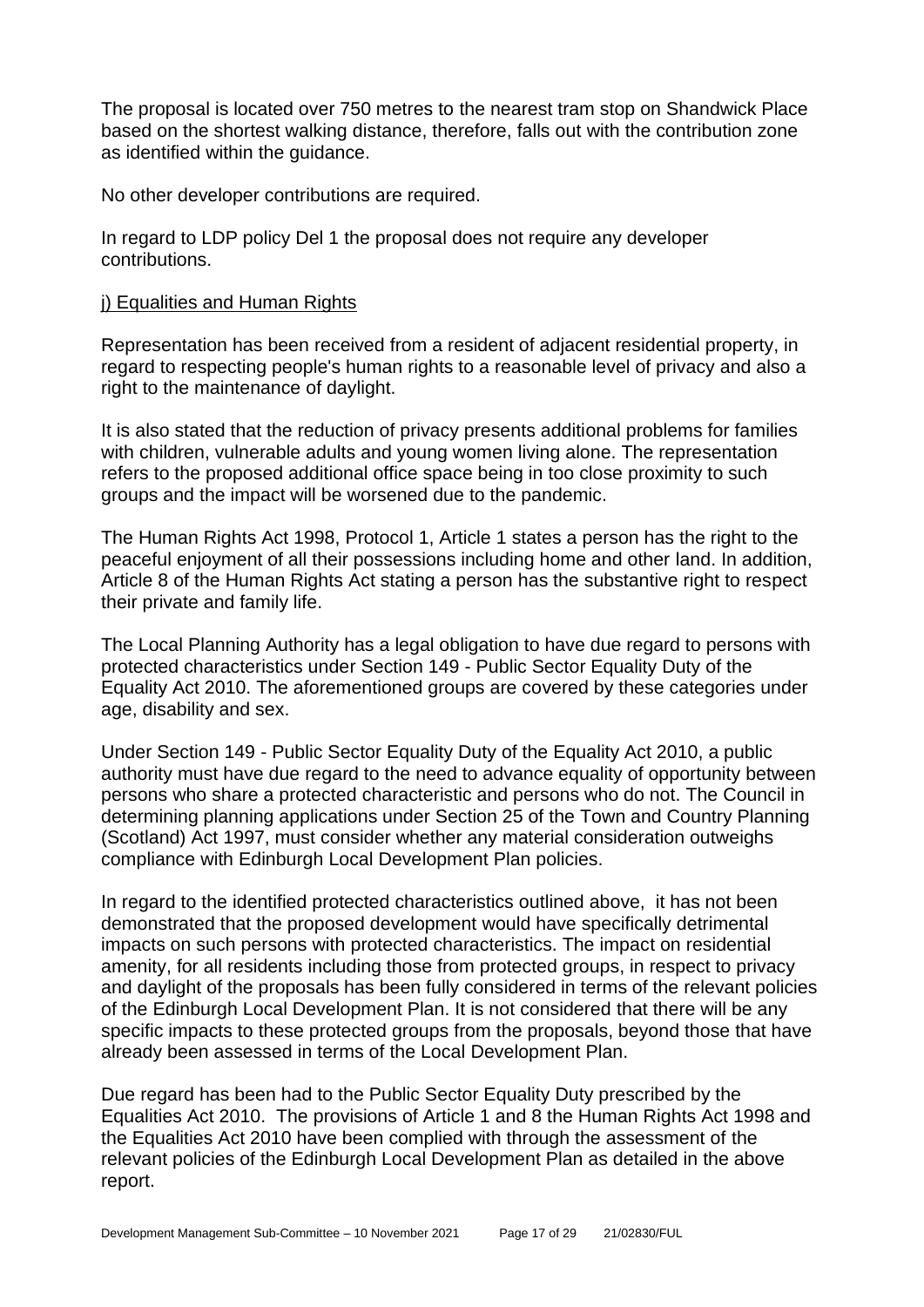#### k) Representations

#### **Material Comments- Objections**

#### *Office Use*

- − Impact on city centre through unwanted office space The location of the office development in this city centre location is supported by relevant LDP policies as identified in section 3.3 a);
- − Impact on balance of uses in area Addressed in section 3.3 a);

#### *Listed Building*

- − Impact on character and historical interest of listed building Addressed in section 3.3 b):
- − Proposal is contrary to LDP policy Env 3 Addressed in section 3.3 b);

#### *Design*

- − Development out of character with this area, inappropriate scale Addressed in section 3.3 c):
- − Unbalances city skyline, landscape and creates mismatch of building heights Addressed in section 3.3 c);
- − Proposal is contrary to LDP policies Des 1, Des 4, Des 5, Des 11, Des 12 : Addressed in sections 3.3 b) c) and d);

#### *Neighbouring Amenity*

- − Impact on sunlight / daylight to neighbouring windows Addressed in section 3.3 d);
- − Loss of privacy and security Addressed in section 3.3 d);
- − Daylight and Sunlight Assessment (inaccuracies, insufficient information and impact on individual properties) calculations dated 24th September - Addressed in section 3.3 d);
- − Request for frosted glass to rear windows The proposal is considered acceptable in terms of impact on residential amenity as submitted as detailed in section 3.3 d):
- − Noise impacts Addressed in section 3.3 d);
- − Human Rights and Equalities Addressed in section 3.3 j);

#### *Sustainability*

- − Environmental impact from proposal Addressed in section 3.3 e);
- − Adverse impact on the environment Addressed through section 3.3 e);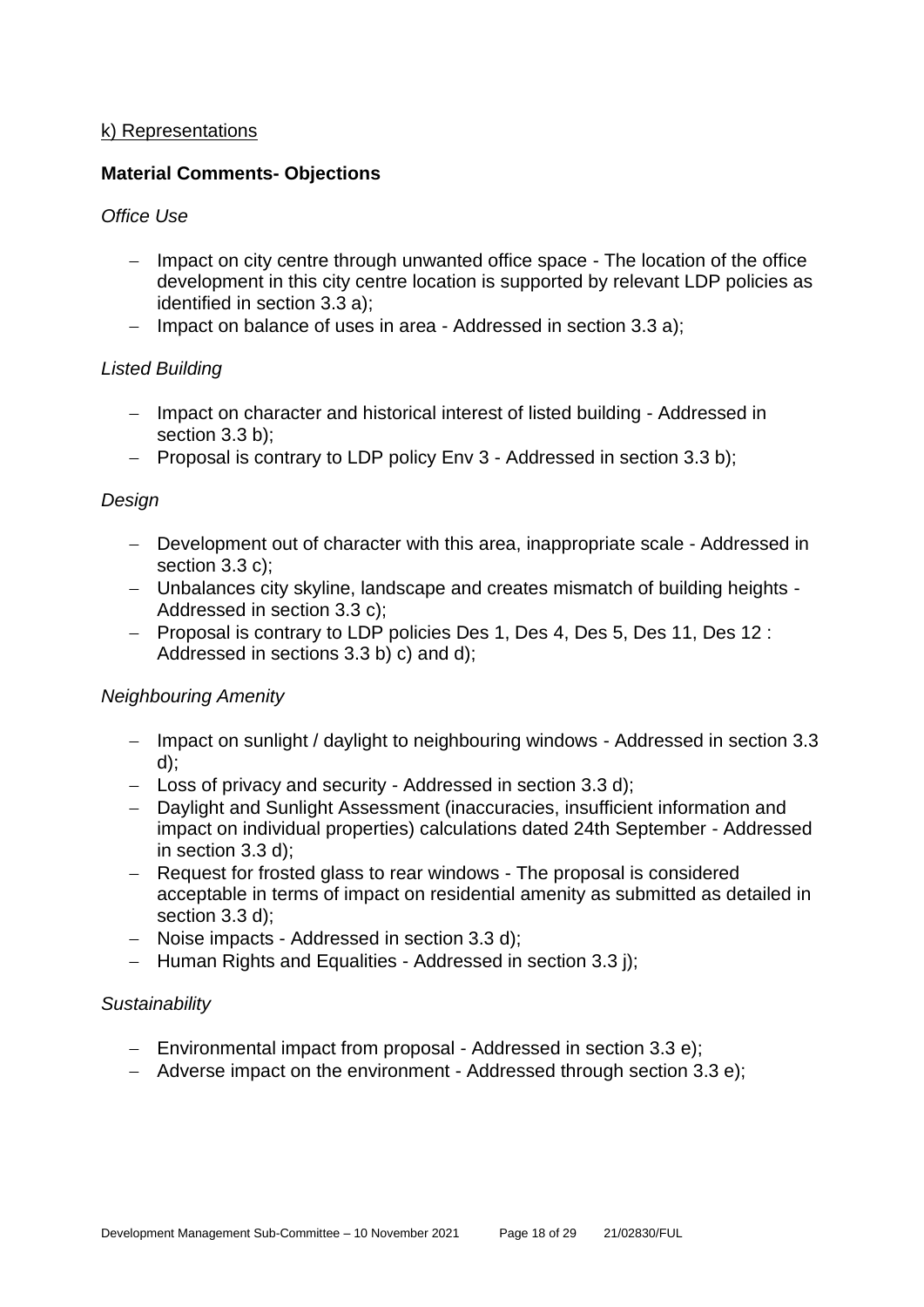# *Transport*

- − Suitability of location for offices in regard to public transport and car parking provision - Addressed in section 3.3 f);
- − Adverse impact on car parking, additional traffic and pedestrian flow Addressed in section 3.3 f);

## *Flooding*

− Impact on existing drainage from proposal - Addressed in section 3.3 g);

## *Waste*

− Impact on waste services - This matter would be for separate consideration by the applicant;

## *Notification*

− Original notification of properties, length of publicity period and re-publication of planning application - The planning application was originally advertised for 21 days as per the requirements under legislation. A further publicity period was carried out following receipt of additional daylighting information. The additional documents were publicly viewable on the City Council's planning portal and additional time allowed for comments;

#### *Other Matters*

- − Proposal incompatible with policy vision for Lothian Road as public space and amenity - These comments are noted. The proposal has been assessed against the relevant policies of the Edinburgh Local Development Plan as detailed in the above report and the proposal is not considered contrary to policy visions for Lothian Road ;
- − Impact on World Heritage Site Addressed in section 3.3 h;
- − Planning precedent for scale of future applications There is no planning precedent and each planning application is assessed on its own individual merits having regard to relevant policy and guidance;

#### **Non-material Comments- Objections**

- − Adverse impact on city centre housing stock This is not a material planning consideration in this case.;
- − Existing office (viability, usability) These matters cannot quantifiably be assessed under this planning application.;
- − Applicant's competency and understanding of the market This is not a material planning consideration.;
- − Longevity of existing building This is not a material planning consideration in this case.;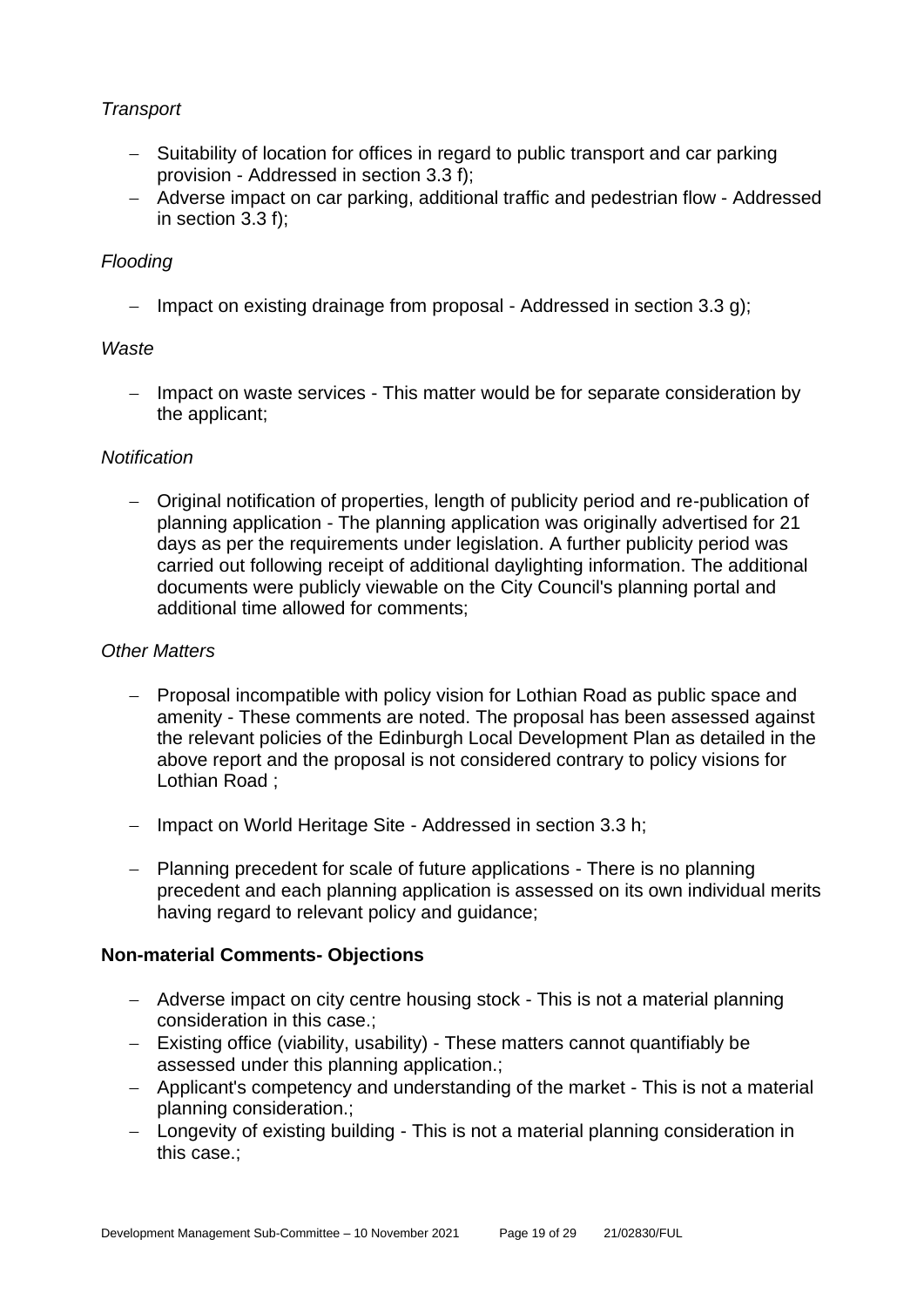- − Existing conservation work to Lothian House This is not a material planning consideration. Potential impact on the listed building and its setting has been assessed in section 3.3 b;
- − Potential alternative locations for office use This is not a material planning consideration in this case. The acceptability of the use is assessed in section 3.3 a);
- − Impact on neighbouring properties (title deeds, value, rental ability) These matters are not material planning considerations;
- − General disturbance from construction activities This matter cannot materially be assessed under this planning application;
- − Impact on general well-being This matter cannot quantifiably be assessed under this planning application. Amenity considerations in regard to neighbouring residential property have been assessed in section 3.3 d);
- − Transfer to electric heating achievable without proposed extensions. This is not a material planning consideration;
- − Policy emphasis on housing This matter cannot be assessed under this planning application;
- − Insufficient detail in description of proposal The description of the proposal is considered to accord with the requirements of the relevant legislation;
- − Previous planning application 17/05827/FUL at 142 Lothian Road contrary to LDP policy Des 1, Des 4, Des 5, Des 11, Des 12 and Env 3. There is no precedence in regard to planning decisions.;
- − Request for independent review of daylight and sunlight impacts The submitted information has been assessed against relevant policy and guidance as addressed in section 3.3 d). There is no requirement under this planning application for further review of these aspects;
- − Health issues from smoking office workers worsened by proposal This matter cannot be assessed under this planning application;

# **Material Comments- Support**

#### *Office use*

- − Add to commercial vitality of city centre (economic growth, office demand, highquality office space, business infrastructure) in accordance with planning policy including LDP policy Emp 1 - Addressed in section 3.3 a) ;
- − Accords with Edinburgh City Plan 2030 Commercial Needs Study: Office Market' and those now embedded in the City Plan 2030 - These comments are noted. The proposal has been assessed against relevant policy and guidance in the above report;
- − Appropriate, sustainable location for offices (public transport, general amenities) - Addressed in section 3.3 a) and f) ;

# *Design*

- − Impressive high-quality, design will appearance of Semple Street and Edinburgh's Exchange District - Addressed in section 3.3 c;
- − Attractive redevelopment for future use office- Addressed through consideration of policies in sections 3.3 a), c) and e) in the above report;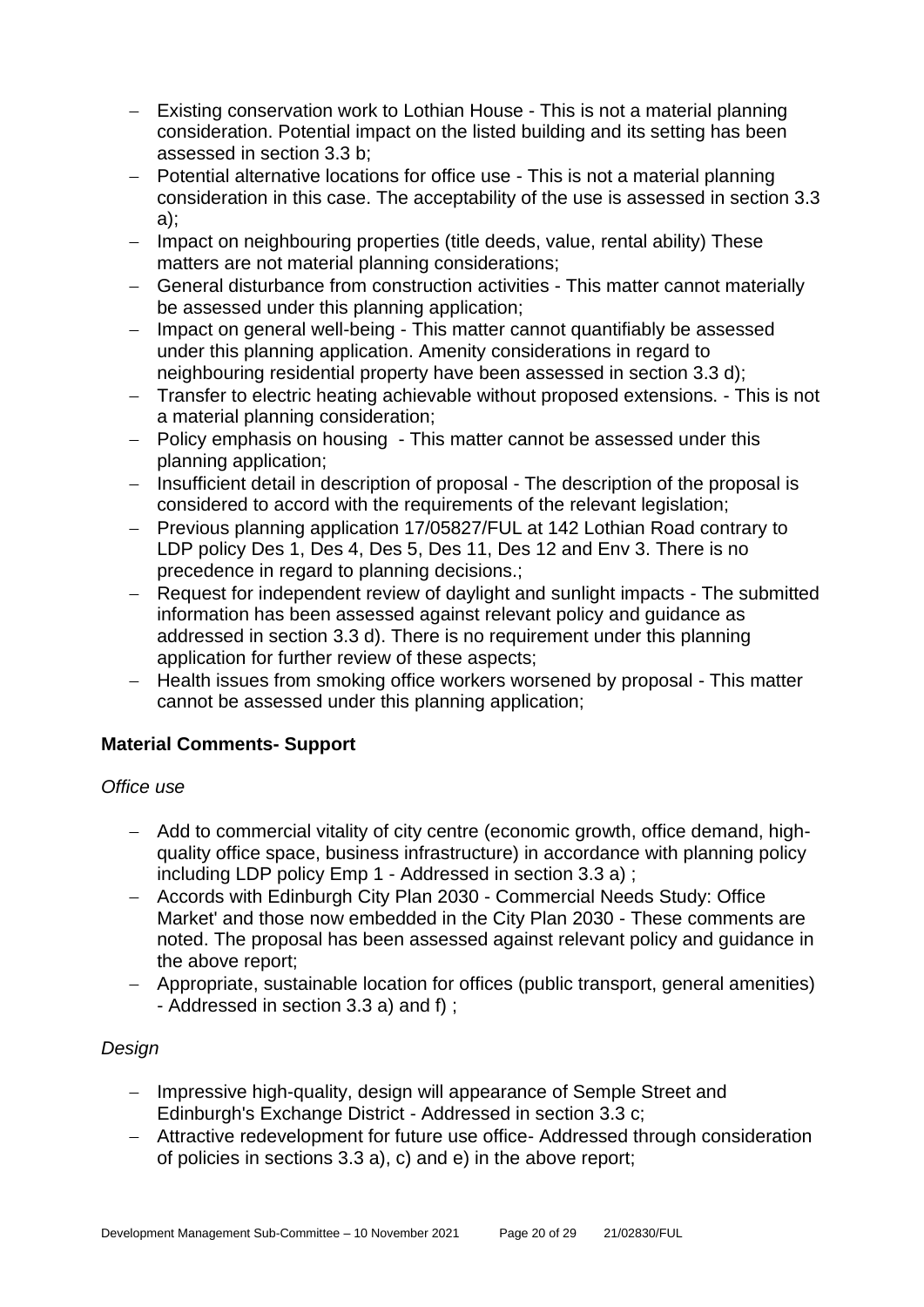## *Sustainability*

- − Environmental credentials from proposal will enhance surrounding area, aid progress to a net zero city by 2030 - Addressed in section 3.3 e);
- − Low energy, sustainable building to highest standards Addressed in section 3.3 e);
- − Environmental benefit from reuse of existing building Addressed in section 3.3 e);

# **Non-Material Comments- Support**

− Financial benefits to retain existing building - This matter cannot materially be assessed under this planning application;

## **Conclusion**

The proposal complies with the Edinburgh Local Development Plan.

It preserves the character and setting of the adjacent listed building and the design is high quality representing a building that in terms of scale, form and materials is compatible with the character of the local environment.

No unreasonable loss of amenity to neighbouring residents will occur as a result of the development and the proposal minimises environmental resource use and incorporates sustainable features. A reduced reliance on car usage is encouraged and promotion of sustainable modes of transport through appropriately designed cycle provision. No specific road or pedestrian safety issues will occur as a result.

The proposal does not result in an increased flood risk. There are no material considerations which outweigh this conclusion.

It is recommended that this application be Granted subject to the details below.

#### **3.4 Conditions/reasons/informatives**

#### **Conditions** :-

- 1. A detailed specification, including trade names where appropriate, of all the proposed external materials shall be submitted to and approved in writing by the Planning Authority before work is commenced on site; Note: samples of the materials may be required.
- 2. Full details of the terraced areas and glazed screen balustrades shown on approved plans reference 13-14, 16-18 and 21-23 shall be submitted to and approved in writing by the Planning Authority before work is commenced on site.

The approved details shall thereafter be fully implemented prior to first use of the terraces and thereafter retained for the lifetime of the development.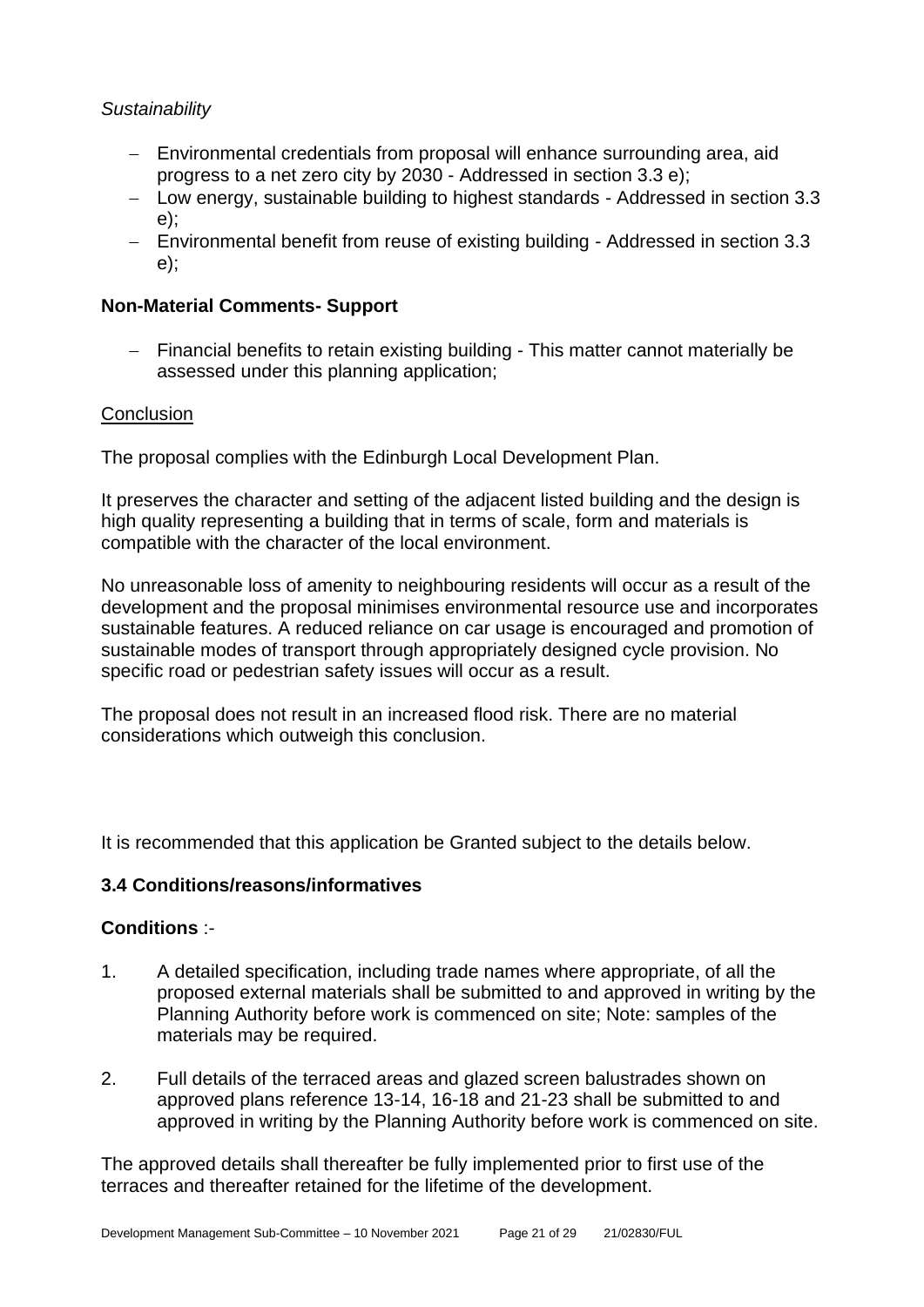#### **Reasons**:-

- 1. In order to enable the planning authority to consider this/these matter/s in detail.
- 2. In the interests of neighbouring amenity.

#### **Informatives**

It should be noted that:

- 1. a. The applicant will be required to contribute the sum of £2,000 to progress a suitable order to redetermine sections of footway and carriageway as necessary for the development;
- a. Contribute the sum of £2,000 to progress a suitable order to introduce waiting and loading restrictions as necessary.
- b. In accordance with the Council's LTS Travplan3 policy, the applicant should consider developing a Travel Plan including provision of a high-quality map of the neighbourhood (showing cycling, walking and public transport routes to key local facilities), timetables for local public transport;
- c. Any sign, canopy or similar structure mounted perpendicular to the building (i.e. overhanging the footway) must be mounted a minimum of 2.25m above the footway and 0.5m in from the carriageway edge to comply with Section 129(8) of the Roads (Scotland) Act 1984;
- d. All disabled persons parking places should comply with Disabled Persons Parking Places (Scotland) Act 2009. The Act places a duty on the local authority to promote proper use of parking places for disabled persons' vehicles. The applicant should therefore advise the Council if he wishes the bays to be enforced under this legislation. A contribution of £2,000 will be required to progress the necessary traffic order but this does not require to be included in any legal agreement. All disabled persons parking places must comply with Traffic Signs Regulations and General Directions 2016 regulations or British Standard 8300:2009 as approved;
- 2. The applicant is required to gain Scottish Water's agreement of the proposed surface water discharge rate.
- 3. The design and installation of any plant, machinery or equipment shall be such that any associated noise complies with NR25 when measured within any nearby living apartment, and no structure borne vibration is perceptible within any nearby living apartment.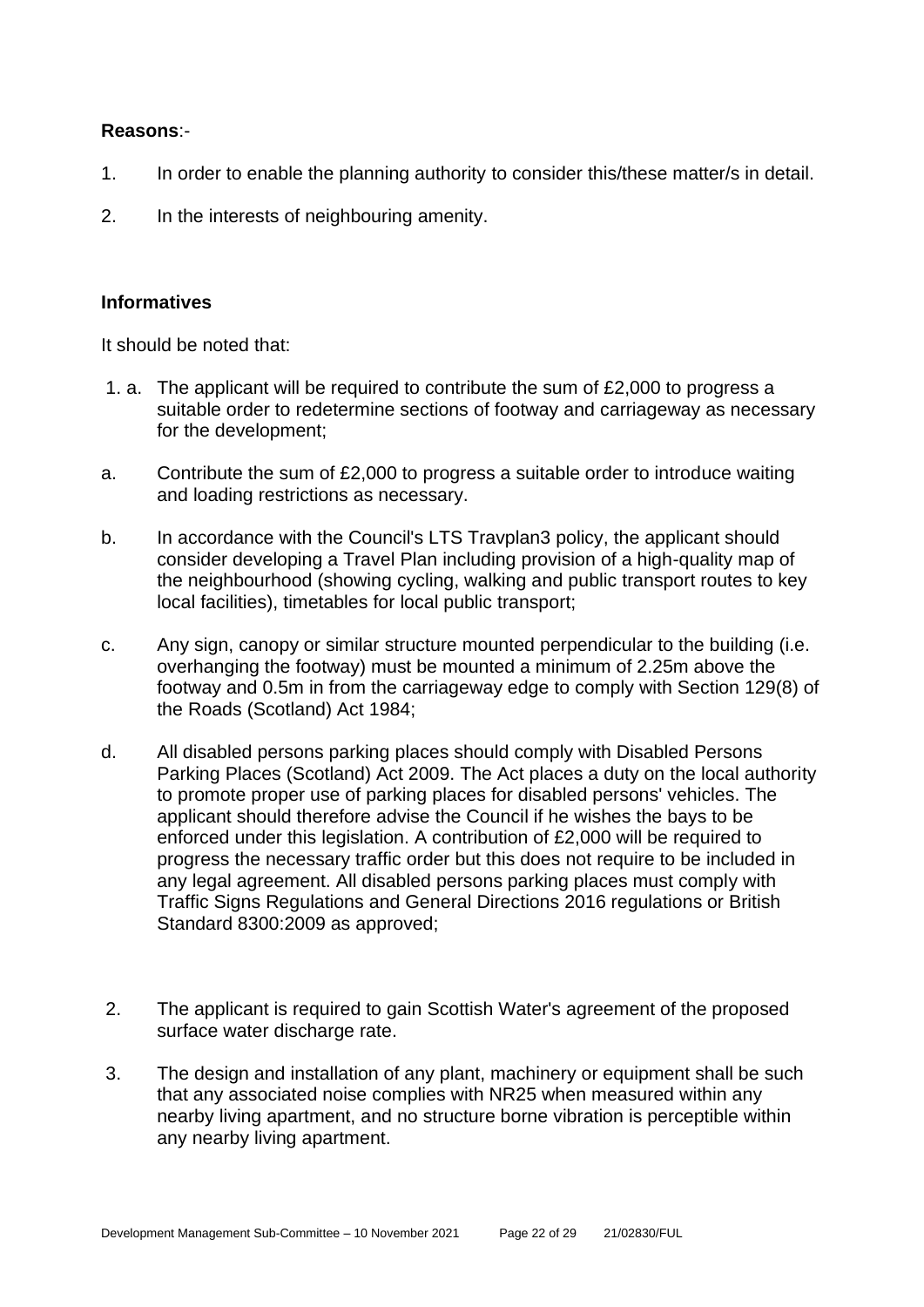- 4. The development hereby permitted shall be commenced no later than the expiration of three years from the date of this consent.
- 5. No development shall take place on the site until a 'Notice of Initiation of Development' has been submitted to the Council stating the intended date on which the development is to commence. Failure to do so constitutes a breach of planning control, under Section 123(1) of the Town and Country Planning (Scotland) Act 1997.
- 6. As soon as practicable upon the completion of the development of the site, as authorised in the associated grant of permission, a 'Notice of Completion of Development' must be given, in writing to the Council.

# **Financial impact**

#### **4.1 The financial impact has been assessed as follows:**

There are no financial implications to the Council.

# **Risk, Policy, compliance and governance impact**

**5.1** Provided planning applications are determined in accordance with statutory legislation, the level of risk is low.

# **Equalities impact**

#### **6.1 The equalities impact has been assessed as follows:**

The application has been considered and has no impact in terms of equalities or human rights.

# **Sustainability impact**

#### **7.1 The sustainability impact has been assessed as follows:**

This application is not subject to the sustainability requirements of the Edinburgh Design Guidance.

# **Consultation and engagement**

#### **8.1 Pre-Application Process**

Pre-application discussions took place on this application.

#### **8.2 Publicity summary of representations and Community Council comments**

115 representations have been received in total (90 objection comments and 25 letters of support)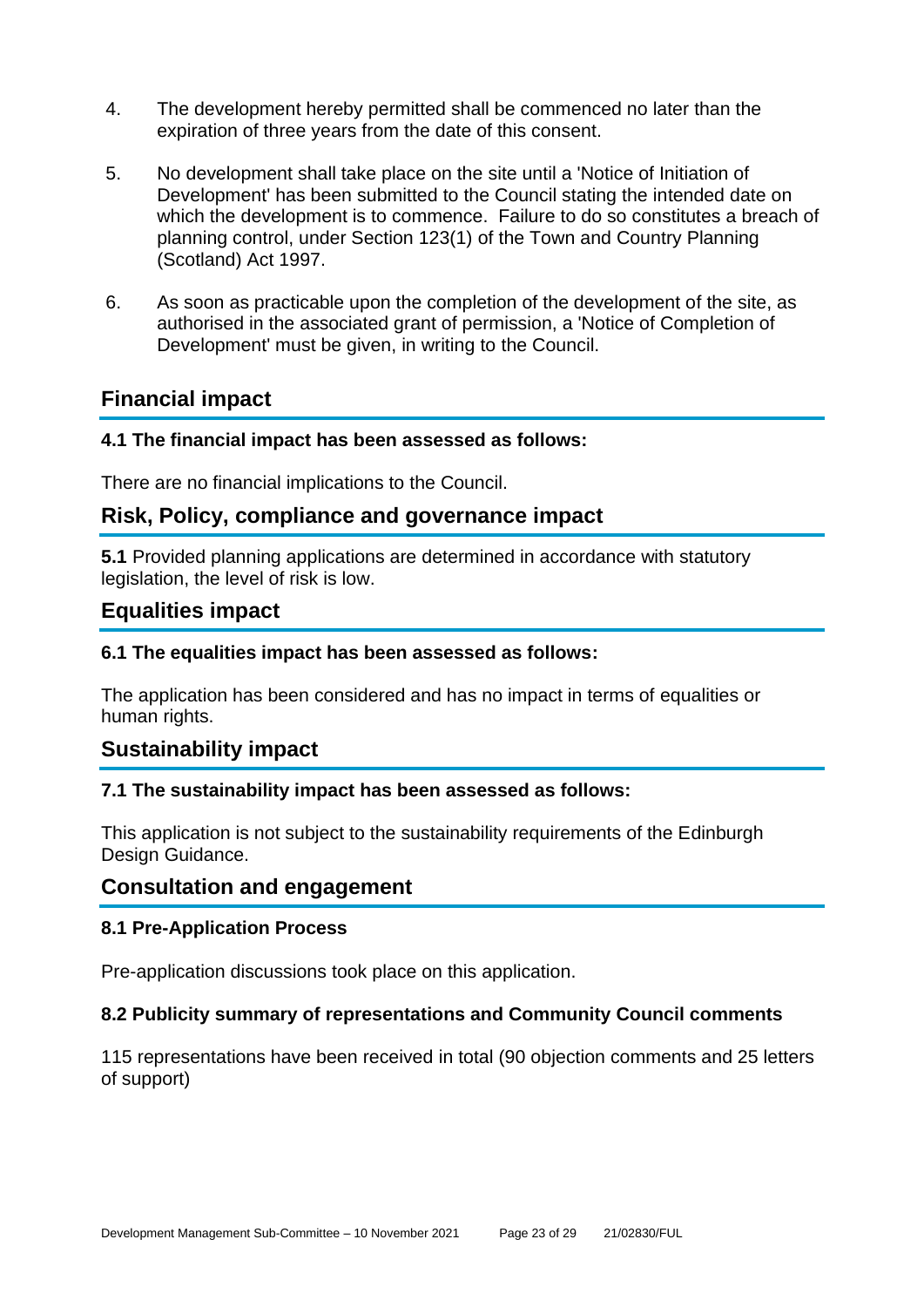# **Background reading external references**

- To view details of the application go to
- [Planning and Building Standards online services](https://citydev-portal.edinburgh.gov.uk/idoxpa-web/search.do?action=simple&searchType=Application)
- [Planning guidelines](http://www.edinburgh.gov.uk/planningguidelines)
- [Conservation Area Character Appraisals](http://www.edinburgh.gov.uk/characterappraisals)
- [Edinburgh Local Development Plan](http://www.edinburgh.gov.uk/localdevelopmentplan)
- **[Scottish Planning Policy](http://www.scotland.gov.uk/Topics/Built-Environment/planning/Policy)**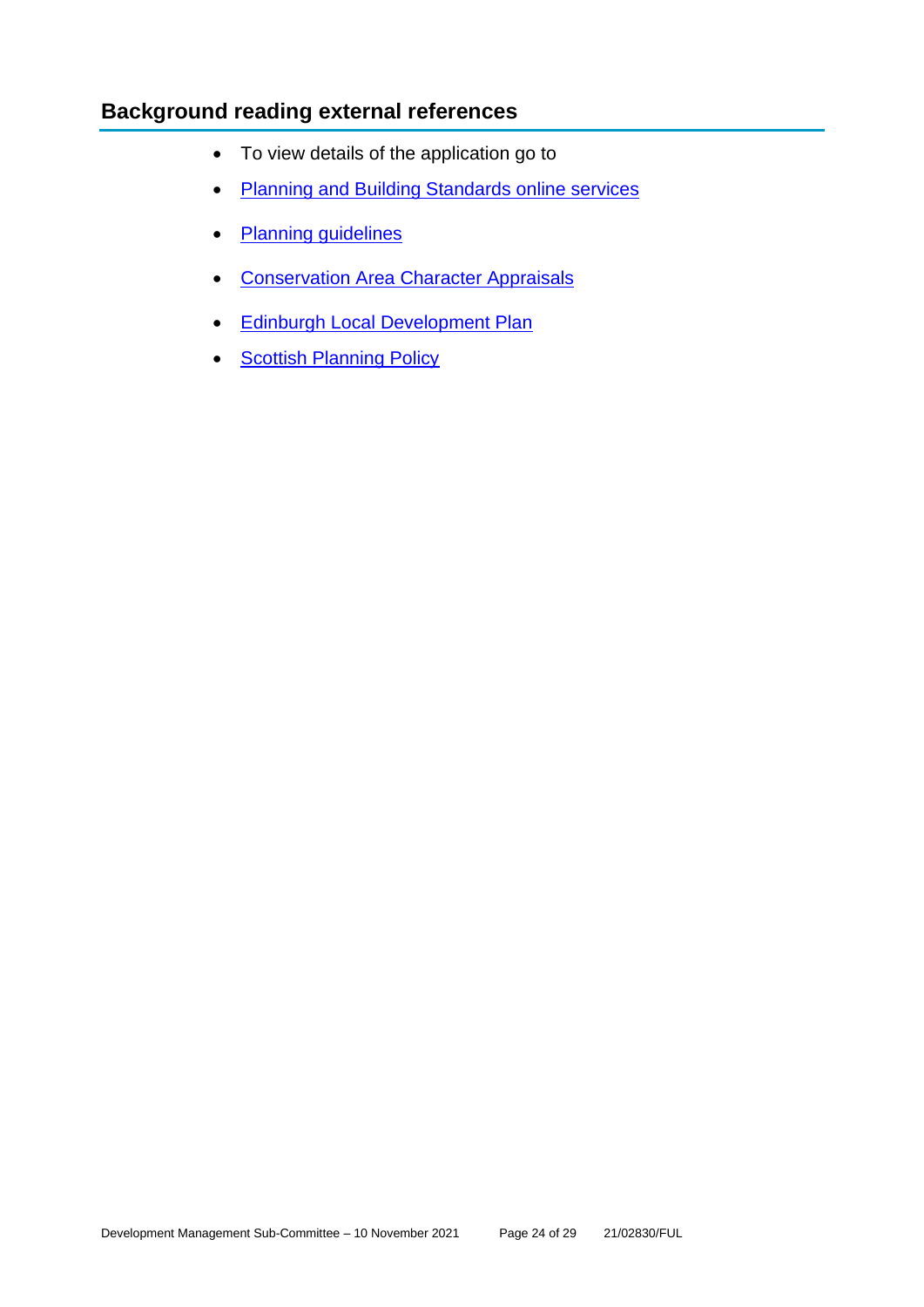| <b>Statutory Development</b><br><b>Plan Provision</b> | Edinburgh Local Development Plan - Urban Area |
|-------------------------------------------------------|-----------------------------------------------|
| Date registered                                       | 1 June 2021                                   |
| <b>Drawing numbers/Scheme</b>                         | $01 - 24$ ,                                   |
|                                                       | Scheme 1                                      |

**David Givan** Chief Planning Officer PLACE The City of Edinburgh Council

Contact: Lewis McWilliam, Planning Officer E-mail:lewis.mcwilliam@edinburgh.gov.uk

# **Links - Policies**

#### **Relevant Policies:**

#### **Relevant policies of the Local Development Plan.**

LDP Policy Emp 1 (Office Development) identifies locations and circumstances in which office development will be permitted.

LDP Policy Del 2 (City Centre) sets criteria for assessing development in the city centre.

LDP Policy Des 1 (Design Quality and Context) sets general criteria for assessing design quality and requires an overall design concept to be demonstrated.

LDP Policy Des 3 (Development Design - Incorporating and Enhancing Existing and Potential Features) supports development where it is demonstrated that existing and potential features have been incorporated into the design.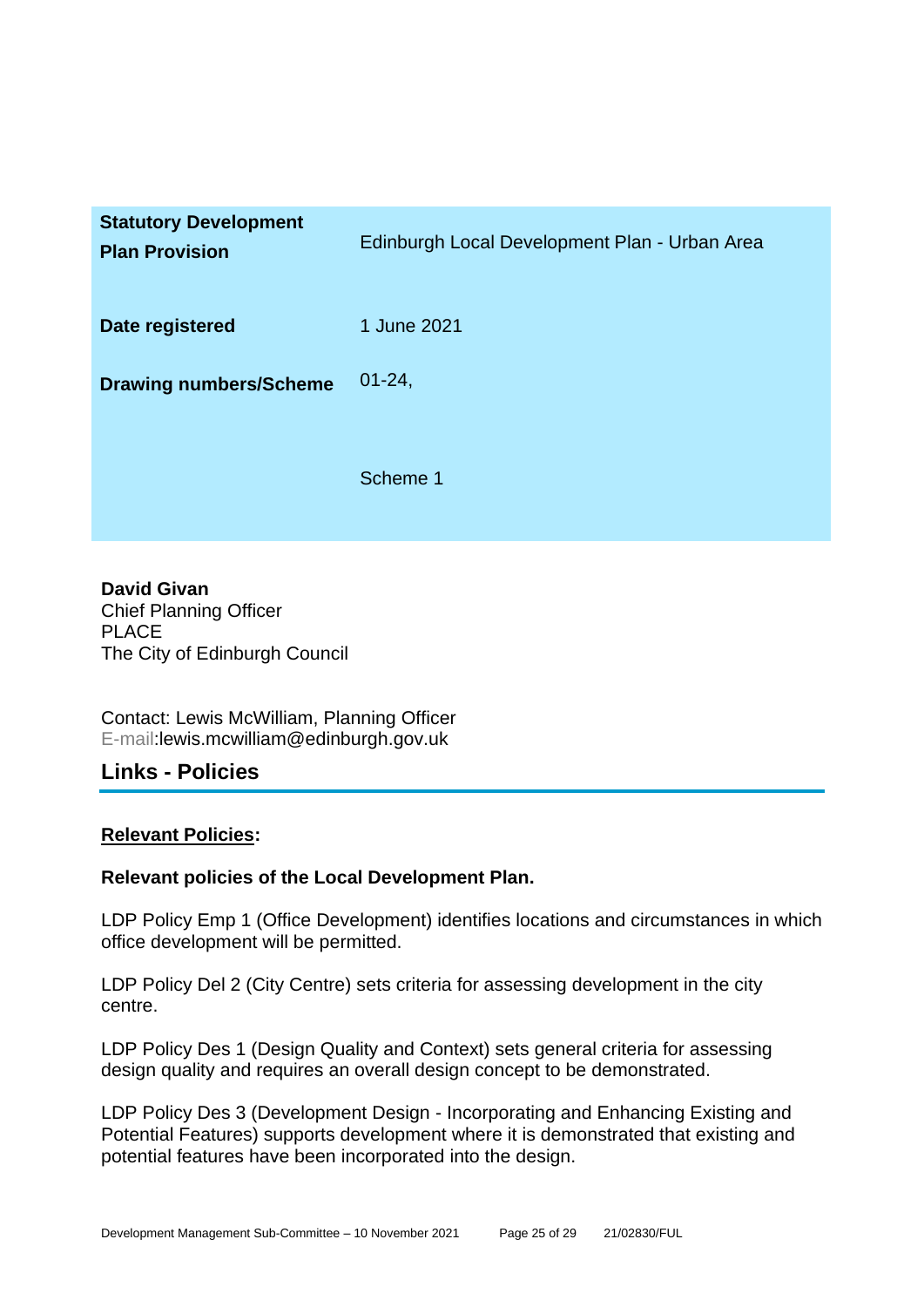LDP Policy Des 4 (Development Design - Impact on Setting) sets criteria for assessing the impact of development design against its setting.

LDP Policy Des 5 (Development Design - Amenity) sets criteria for assessing amenity.

LDP Policy Des 6 (Sustainable Buildings) sets criteria for assessing the sustainability of new development.

LDP Policy Des 7 (Layout design) sets criteria for assessing layout design.

LDP Policy Des 11 (Tall Buildings - Skyline and Key Views) sets out criteria for assessing proposals for tall buildings.

LDP Policy Des 12 (Alterations and Extensions) sets criteria for assessing alterations and extensions to existing buildings.

LDP Policy Env 1 (World Heritage Site) protects the quality of the World Heritage Site and its setting.

LDP Policy Env 3 (Listed Buildings - Setting) identifies the circumstances in which development within the curtilage or affecting the setting of a listed building will be permitted.

LDP Policy Tra 2 (Private Car Parking) requires private car parking provision to comply with the parking levels set out in Council guidance, and sets criteria for assessing lower provision.

LDP Policy Tra 3 (Private Cycle Parking) requires cycle parking provision in accordance with standards set out in Council guidance.

LDP Policy Tra 4 (Design of Off-Street Car and Cycle Parking) sets criteria for assessing design of off-street car and cycle parking.

LDP Policy Del 1 (Developer Contributions and Infrastructure Delivery) identifies the circumstances in which developer contributions will be required.

#### **Relevant Non-Statutory Guidelines**

**Non-Statutory guidelines** Edinburgh Design Guidance supports development of the highest design quality and that integrates well with the existing city. It sets out the Council's expectations for the design of new development, including buildings, parking, streets and landscape, in Edinburgh.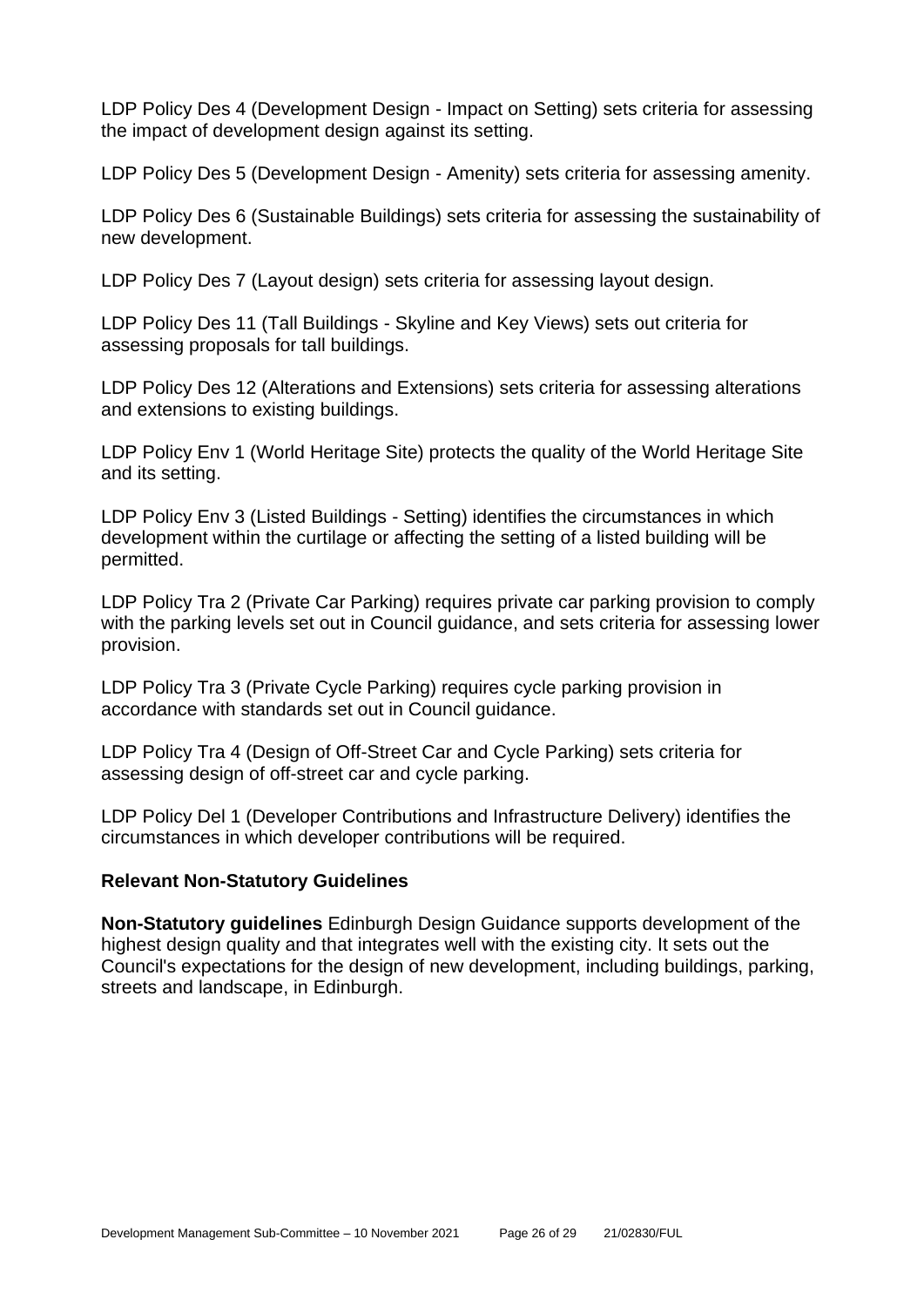# **Appendix 1**

# **Application for Planning Permission 21/02830/FUL at 30 Semple Street, Edinburgh, EH3 8BL Refurbishment, extensions, new facade treatments and associated works.**

# **Consultations**

#### **Flooding:**

The proposals seem reasonable and satisfy our criteria. This application can therefore proceed to determination with no further comments from CEC Flood Prevention. We do however recommend the applicant engage with Scottish Water to confirm they accept the proposals.

#### **Environmental Protection:**

Environmental Protection welcomes those proposals to improve the building's energy efficiency. It is noted that the gas boilers and existing cooling plant will be replaced with and all electric heat pump system and photovoltaic panels to be mounted on the roof. Fewer car parking spaces will be provided than currently and each will be accessible and provided with fast charging points for electric vehicles and more facilities will be provided for active travel.

It is understood that much of the plant will be relocated to the basement of the building and the building height will increased. Due to the introduction of the heat pump and distribution equipment and the proximity of residential premises and plant associated with other nearby commercial premises a noise impact assessment and supplementary information was provided to demonstrate that the amenity of the nearby residential will not be affected by the proposals.

Environmental Protection expect that the design, installation and operation of any plant, machinery or equipment shall be such that any associated noise complies with NR25 when measured within any nearby living apartment, and no structure borne vibration is perceptible within any nearby living apartment.

It is recommended that the following conditions are attached to the application should consent be granted:

In order to meet NR 25 in the nearest noise sensitive premises, in accordance with the following recommendations of the Noise Impact Assessment Report 21105-R03-C dated 29 July 2021, Sandy Brown Associates and supplementary memo M001-A dated 19 August 2021 should be implemented: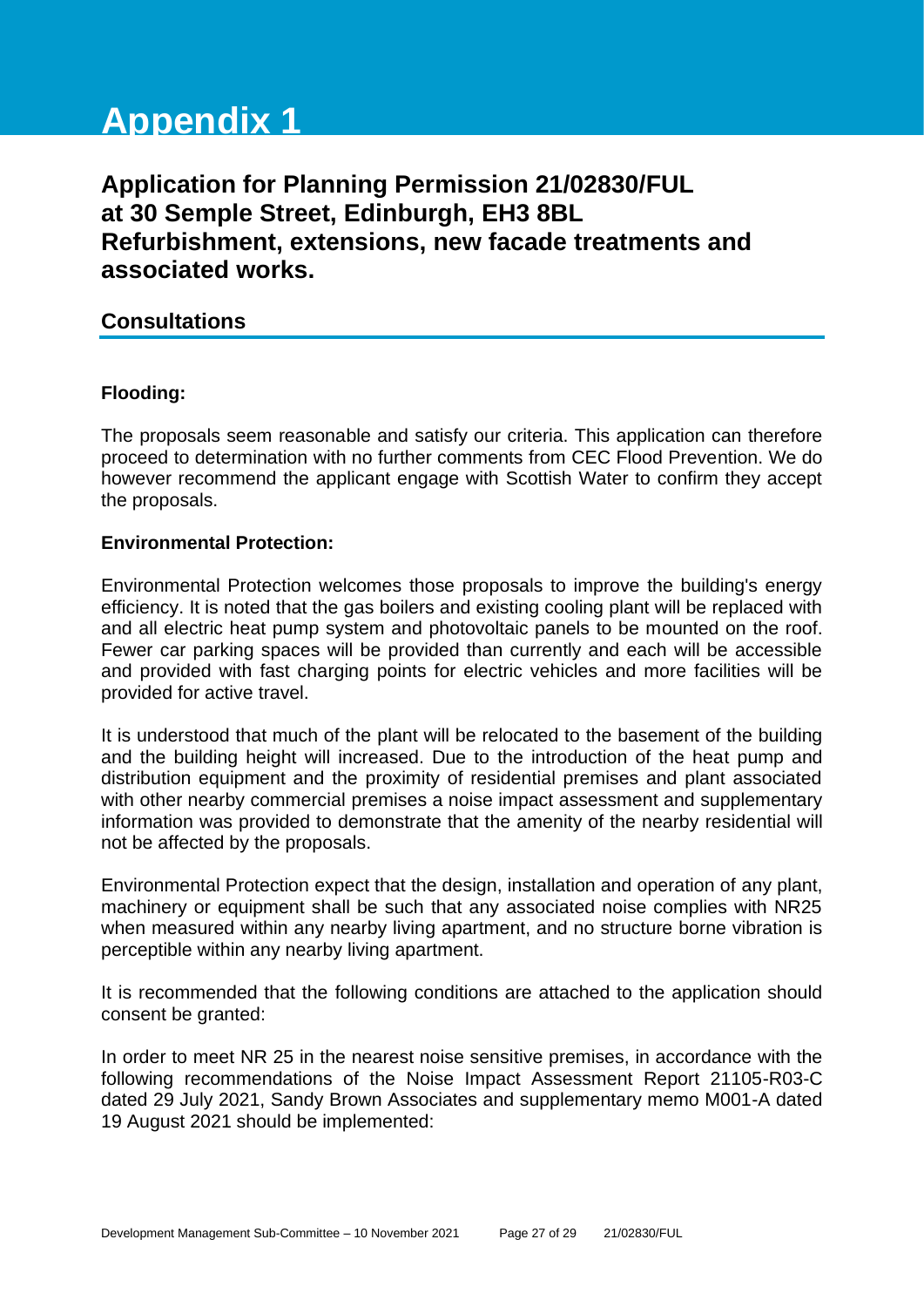The proposed MVHR system should not exceed a sound pressure level of LAeq 75 dB at 1 m distance and the AHU should be fitted with atmospheric side attenuators to both the exhaust and outdoor (intake) ducts.

Noise from any future tenant owned plant to be located on the roof should be limited to an A-weighted sound pressure level of no more than LAeq 65 dB at 1 m distance, each.

All new plant will be fitted with suitable anti-vibration mountings to avoid vibration issues within the building or nearby living apartments.

#### **Transport:**

No objections to the application subject to the following being included as conditions or informatives as appropriate:

1. The applicant will be required to contribute the sum of £2,000 to progress a suitable order to redetermine sections of footway and carriageway as necessary for the development;

a. Contribute the sum of £2,000 to progress a suitable order to introduce waiting and loading restrictions as necessary;

2. In accordance with the Council's LTS Travplan3 policy, the applicant should consider developing a Travel Plan including provision of a high-quality map of the neighbourhood (showing cycling, walking and public transport routes to key local facilities), timetables for local public transport;

3. Any sign, canopy or similar structure mounted perpendicular to the building (i.e. overhanging the footway) must be mounted a minimum of 2.25m above the footway and 0.5m in from the carriageway edge to comply with Section 129(8) of the Roads (Scotland) Act 1984;

4. All disabled persons parking places should comply with Disabled Persons Parking Places (Scotland) Act 2009. The Act places a duty on the local authority to promote proper use of parking places for disabled persons' vehicles. The applicant should therefore advise the Council if he wishes the bays to be enforced under this legislation. A contribution of £2,000 will be required to progress the necessary traffic order but this does not require to be included in any legal agreement. All disabled persons parking places must comply with Traffic Signs Regulations and General Directions 2016 regulations or British Standard 8300:2009 as approved;

#### Full Response

a) A transport statement has been submitted in support of the application. This has been assessed by transport officers and is considered to be an acceptable reflection of estimated trips generated by the development. The submitted document is generally in line with the published guidelines on transport assessments.

b) The applicant proposes 5 EV charging parking spaces including 3 disabled bays.